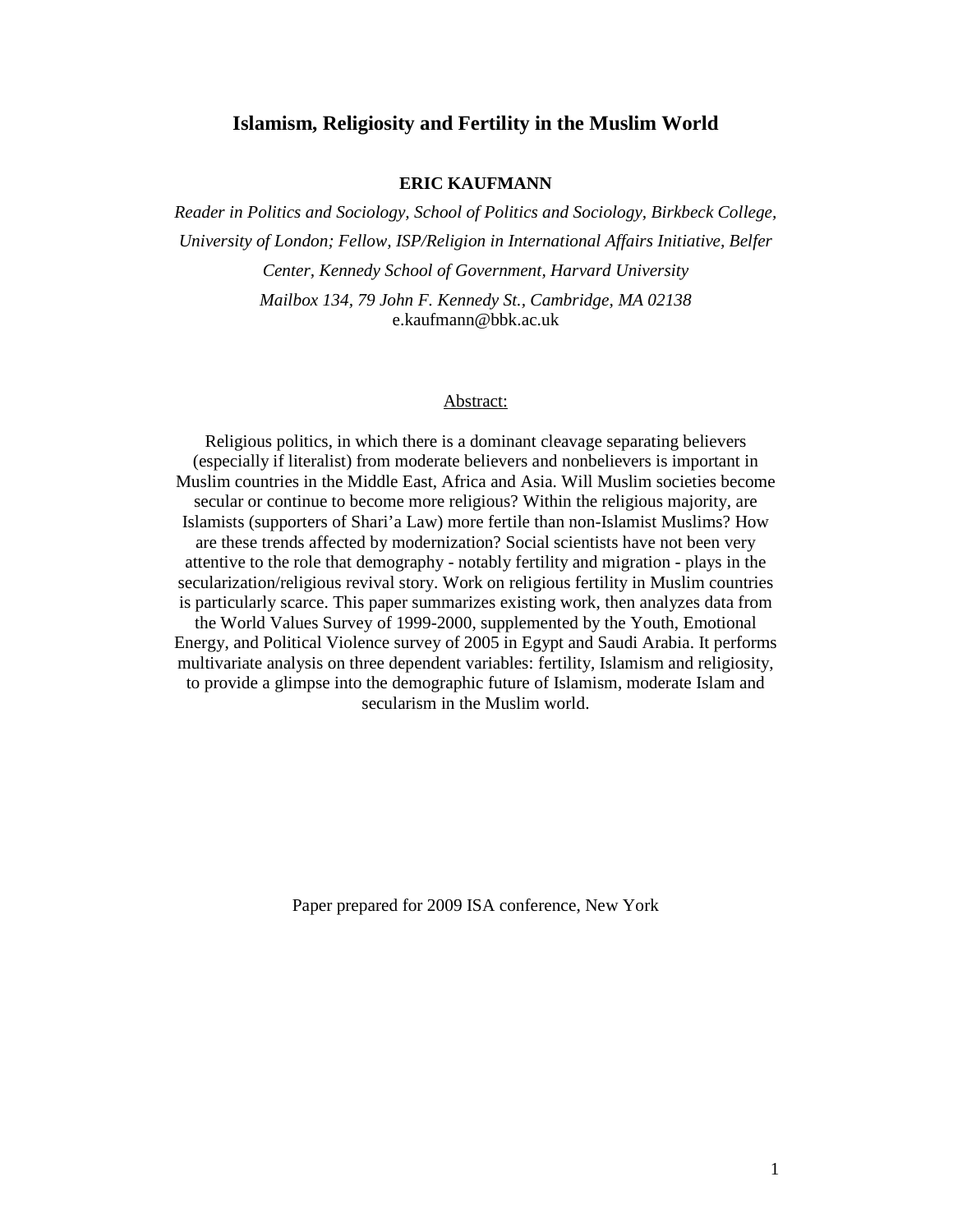The balance between secular and religious subcultures has important repercussions for politics. This divide affects electoral cleavages, party systems, public policy and international relations. It also informs theories of secularization and modernization more generally. It therefore becomes important to understand the likely future trajectory of religious population composition in a country, and in the world. Here we are principally concerned with differences of religious intensity *within* faiths rather than ethno-sectarian differences *between* religions.

### Demographic Aspects of Religion

 Much research on the sociology of religion has focused on religion as a social phenomenon whose rise or decline depends upon the conscious choices of individuals within changing structural contexts. However, it is apparent that even in the absence of socially-inspired revivals/declines of religion, the degree of religiosity in a society can fluctuate. The chief non-social mechanism of change is demography. If we consider 'the religious' as a population affected not only by assimilation/dissimilation into the secular population but by migration, fertility and mortality, we arrive at a more multivalent picture. David Voas is one sociologist who has urged that greater attention be paid to the use of demographic methods in the study of religion. 'People enter, exit, and move within religion,' he remarks, 'just as they are born, will die, and migrate, in life'. (Voas 2003: 94) For Michael Hout, 'demography helps shape the religious landscape … The combination of differing demography and stable intergenerational religious socialization would be sufficient to equalize or even reverse the relative sizes of the religions.' (Hout 2003: 79-80). 'Silent' demographic effects can be profound in the long-term. For example, Rodney Stark shows how early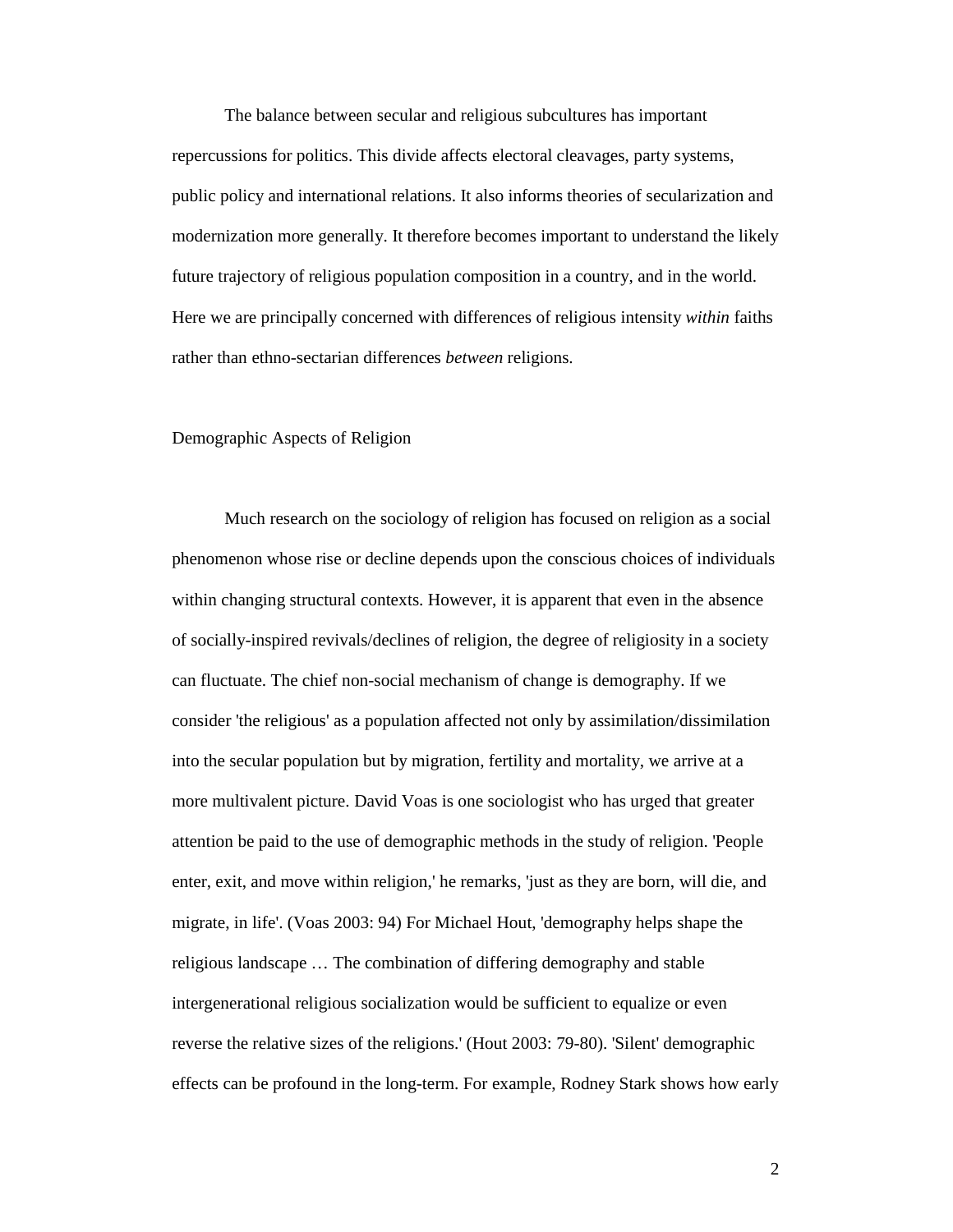Christians' favourable fertility and mortality rates as compared to Hellenistic pagans helped to fuel a 40 percent growth rate in the Christian population of the Roman Empire over several centuries. This gave rise to a population increase from 40 converts in 30 A.D. to 6 million by the year 300 leading to a 'tipping point' which helped Christianity become institutionalised within the Empire. (Stark 1996) Currently, many Islamic parts of what was once the Roman Empire have seen major declines in their Christian and Jewish populations due to emigration, lower fertility and mixed marriages. (Fargues 2001)

 This context is extremely relevant today, because an important postulate of second demographic transition theory is that values are increasingly linked to fertility behaviour as societies modernise. (Surkyn and Lesthaeghe 2004; van de Kaa 1987) Several studies have recently examined the connection between religiosity - whether defined as attendance, belief or affiliation - and fertility in Europe. Most find a statistically significant effect even when controlling for age, education, income, marital status and other factors. (Adsera 2004: 23; Frejka and Westoff 2006; Berghammer, Philipov and Sobotka 2006) Traditionally, education was seen as the key determinant of a woman's fertility rates. Yet in many of these European studies, a woman's degree of religiosity is as or more important than her level of education in determining the number of children she will bear over a lifetime. In Spain, women who remain practicing Catholics are now considerably more fertile than their nonpracticing sisters, which wasn't the case as recently as 1985. This is probably because only those truly committed to religion remain attenders while nominal Catholics have dropped away. Since the more religious are more fertile, the departure of social or uncommitted attenders helps unmask the connection between religiosity and fertility. In France, researchers find that fertility rates actually rose substantially among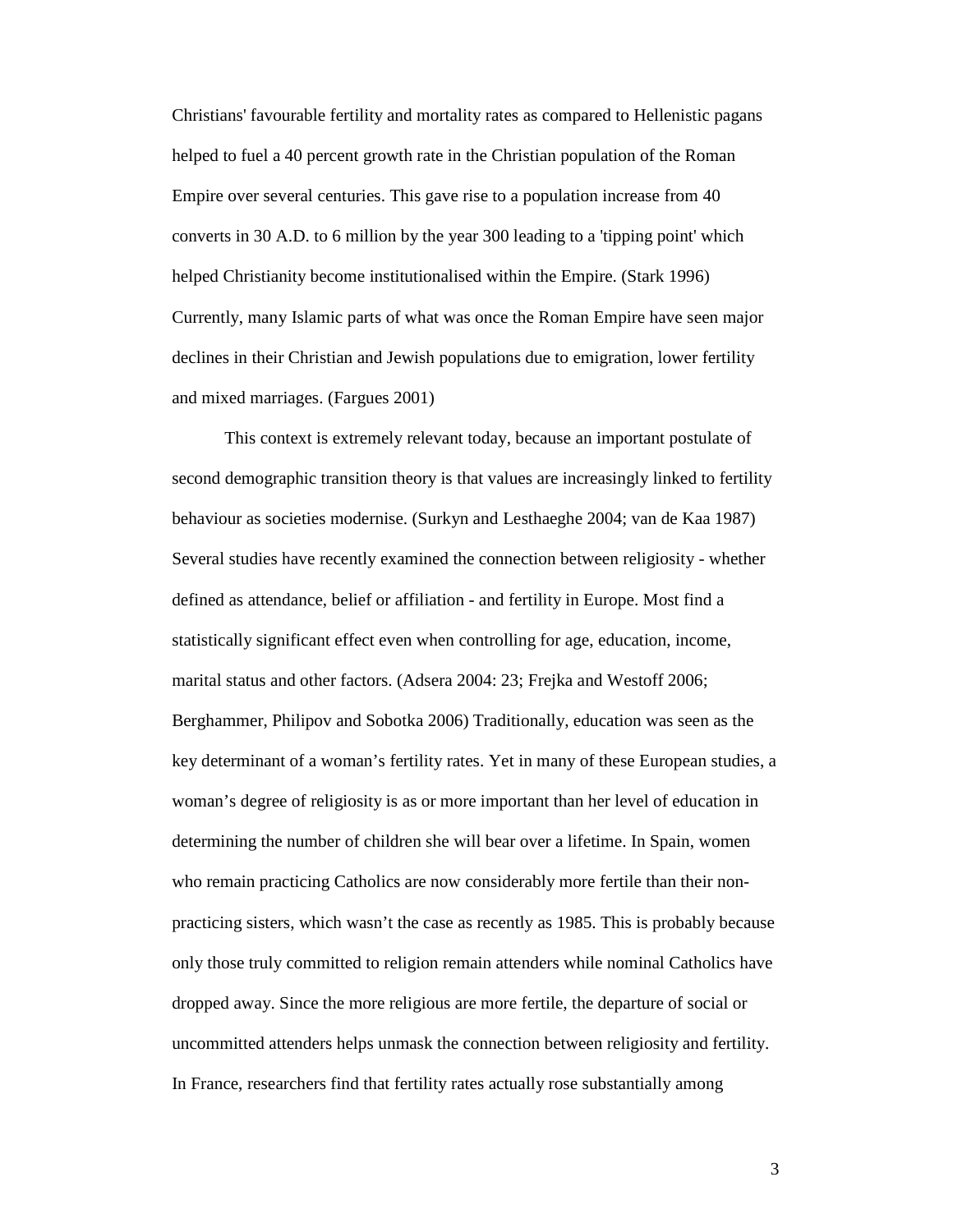generations of practicing, native-born Catholic women born after 1950 while rates for non-practicing and nominal Catholics remained flat or declined. Among French women born in 1960, there is a half-child difference in fertility between practicing Catholics and nonpracticing Catholics. The authors estimate that religious decline in France accounts for 15-18 percent of fertility declines across birth cohorts. (Regnier-Loilier and Prioux 2008) American research also suggests a significant link between various measures of religiosity (congregational participation, denomination) and fertility. Participation in congregational groups is especially important. (Hackett 2008) Individual-level relationships are reproduced through compositional effects at the state level, hence higher fertility in states with large Mormon, evangelical Protestant or Hispanic Catholic populations. (Hout, Greeley and Wilde 2001; Lesthaeghe and Neidert 2005).

Little attention has been paid to religiosity and fertility in Islam, mainly because of limited data. In this paper, we identify two sets of Muslim demographic dynamics. The first operates at the macro level, involving Islamist governments and political actors enacting policies which restrict access to family planning while exhorting their populations to have more children. This kind of politics has delayed the onset of demographic transition in certain cases, but appears to be largely giving way before more secular *raisons d'etat*. That said, support for family planning in the Muslim world cannot be taken for granted and faces Islamist challenges in certain areas. The second form of Islamist fertility appears on the micro level, and seems likely to grow more important as Muslim societies modernise and move through their demographic transition. This involves Islamist individuals who have full access to family planning and urban material incentives not to have excess children choosing to have larger families than non-Islamist Muslims. In this respect, Muslim trends seem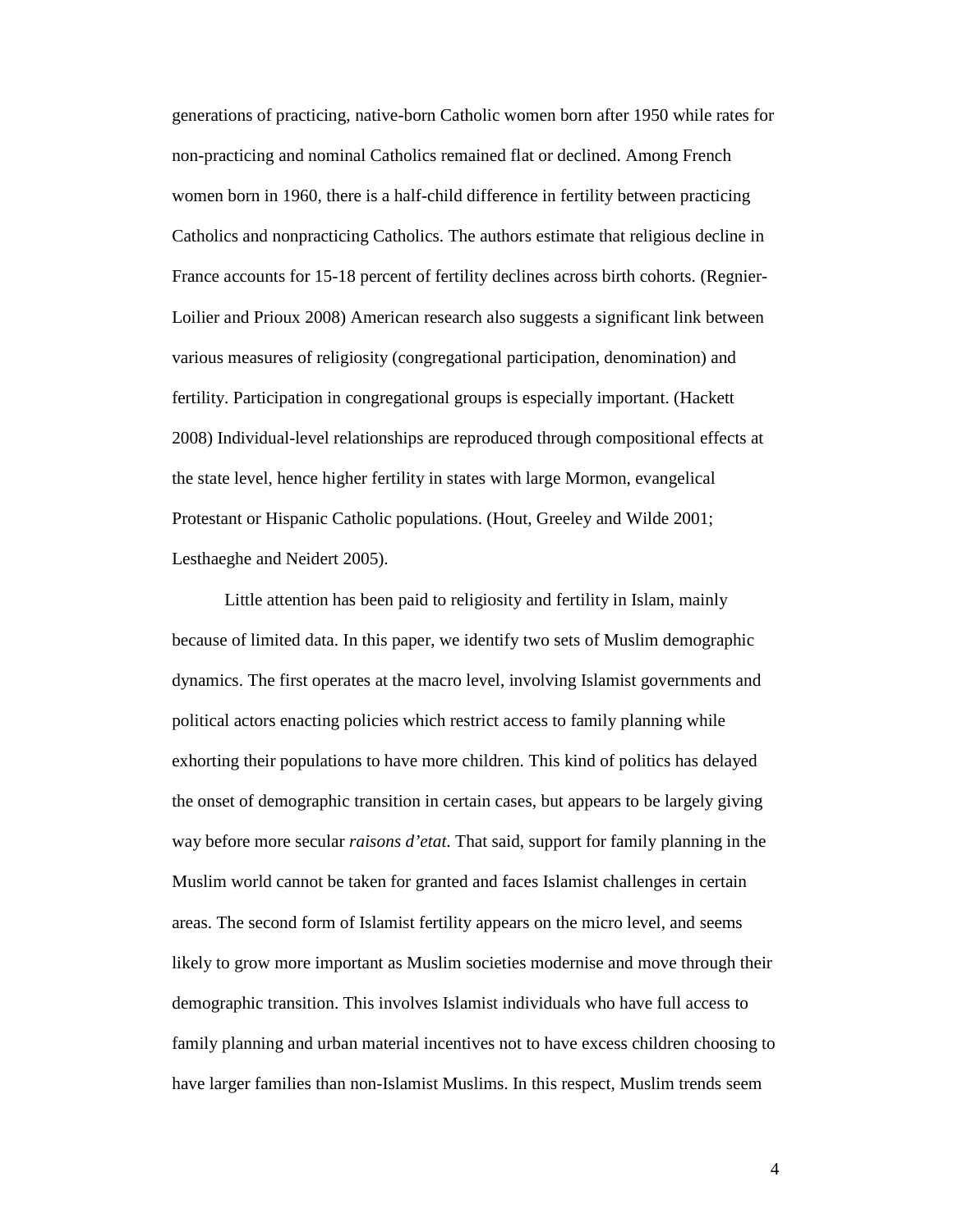similar to those glimpsed in the Judaic and Christian world. However, in contrast to the United States, individual-level behaviour has not yet manifested itself in statelevel fertility differences.

#### Patterns in the Muslim World

 Islam is the second most popular world religion after Christianity. Its 1.2 billion adherents largely live in in arc of societies stretching between 15 and 45 degrees N, to the south and southeast of Europe. The World Christian Database estimates that Islam has been the world's fastest growing major religion of the last hundred years. Between 1900 and 1970, the proportion of the world's population that is Muslim expanded from 12.3 percent to 19.6 percent. In the same period, Christianity declined from 34.5 percent to 33 percent. The authors calculate that Muslim natural increase was nearly double that of Christianity, allowing it to outpace Christianity despite the fact that Islam only converted a third as many people to its cause. (Johnson and Barrett 2004) Much of Islam's phenomenal growth can be accounted for by the fact that Muslim regions of the globe happened to grow faster due to underdevelopment, as measured by low education, industrialisation, urbanisation or limited access to contraception. Consider trends in the main Muslim regions. The Arab world's population alone has grown from 80 to 320 million in the past fifty years and half its population is under 20. Europe's 'southern hinterland' of Muslim and sub-Saharan African countries, which equalled the EU-25 in population in 1950, outnumbers it 3:1 today and will outnumber it 7:1 by 2050.

In some cases, conservative Islam delayed the onset of secular demographic processes, raising fertility. In Jack Goldstone's words, 'Some countries – mainly those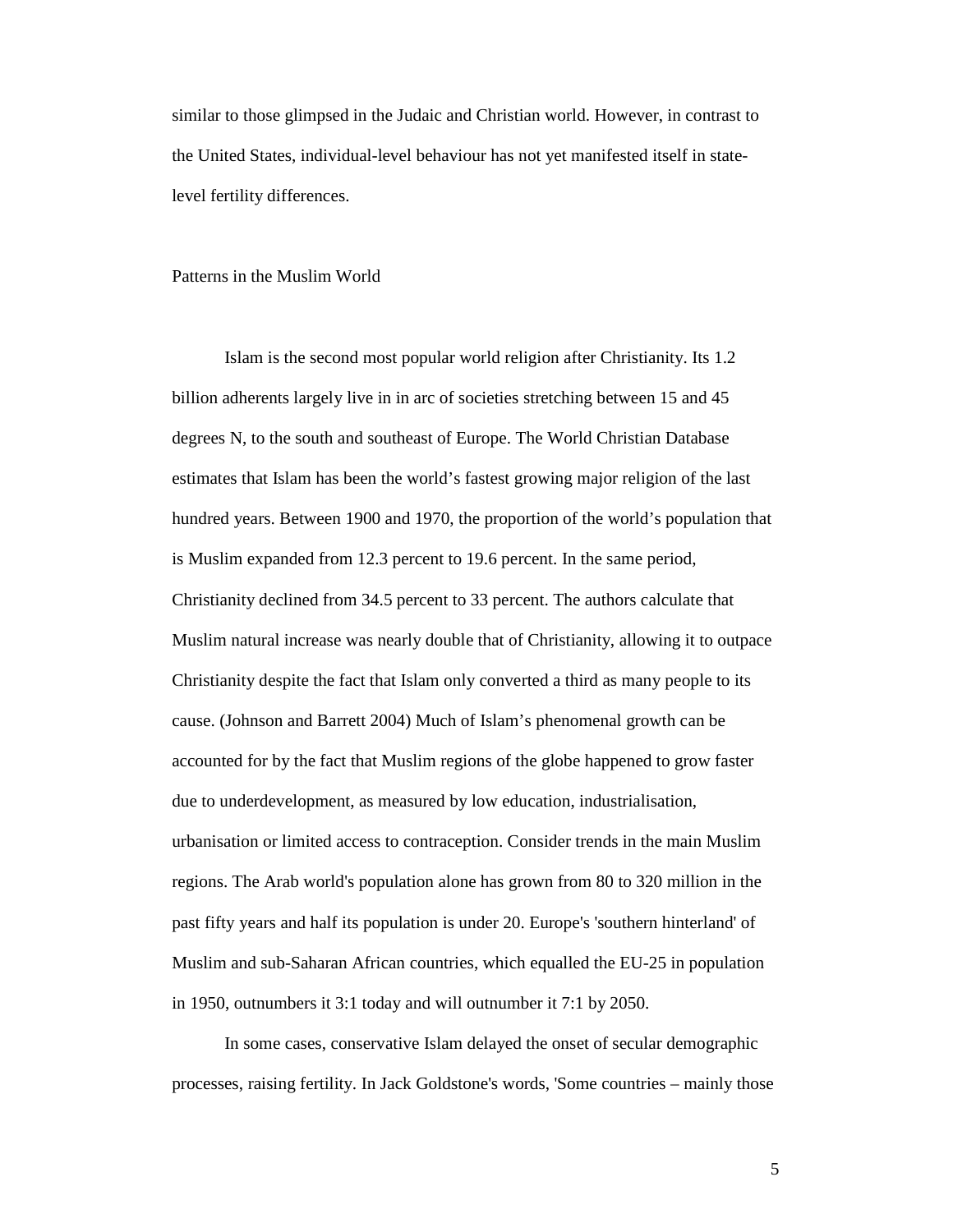with large Muslim populations – have been quite resistant to a reduction in birth rates; thus their population growth rates have remained high.' (Goldstone 2007) Pakistan is an interesting case, because it contrasts markedly with poorer Bangladesh next door. In Pakistan, religious authorities resisted birth control more than Bangladesh, whose brand of Islam is less puritanical. The result is that Pakistan's population will hit 467 million by 2050, 188 million more than if it had adopted a Bangladeshi-style programme from the 1970s. (Cleland and Lush 1997) In Pakistan, 40 percent of the population is under 14. Total fertility rates in Somalia, Afghanistan, Yemen and the Palestinian Territories, for example, exceed 5 children per woman. (Jenkins 2007: 8, 21; Fargues 2000)

 Yet these cases may be exceptional. In fact, we have strong evidence that Muslim fertility may be heading the way of once-famous Catholic fecundity. Turkey, Algeria, Lebanon and Tunisia now have below-replacement fertility rates, part of a longer-term demographic transition which emerged in the late twentieth century. (Jenkins 2007: 21) Libya, Egypt, Indonesia and Malaysia are moving in the same direction. In fact, Muslim Asia and the Middle East/North Africa region is more mature than sub-Saharan Africa, and moving smartly through its demographic transition. High-fertility Muslim (or part-Muslim) countries tend to be exceedingly poor. Most, like Somalia or Uganda, lie in the high fertility zone of Africa north of South Africa/Botswana and south of the Sahara. (See figure 1)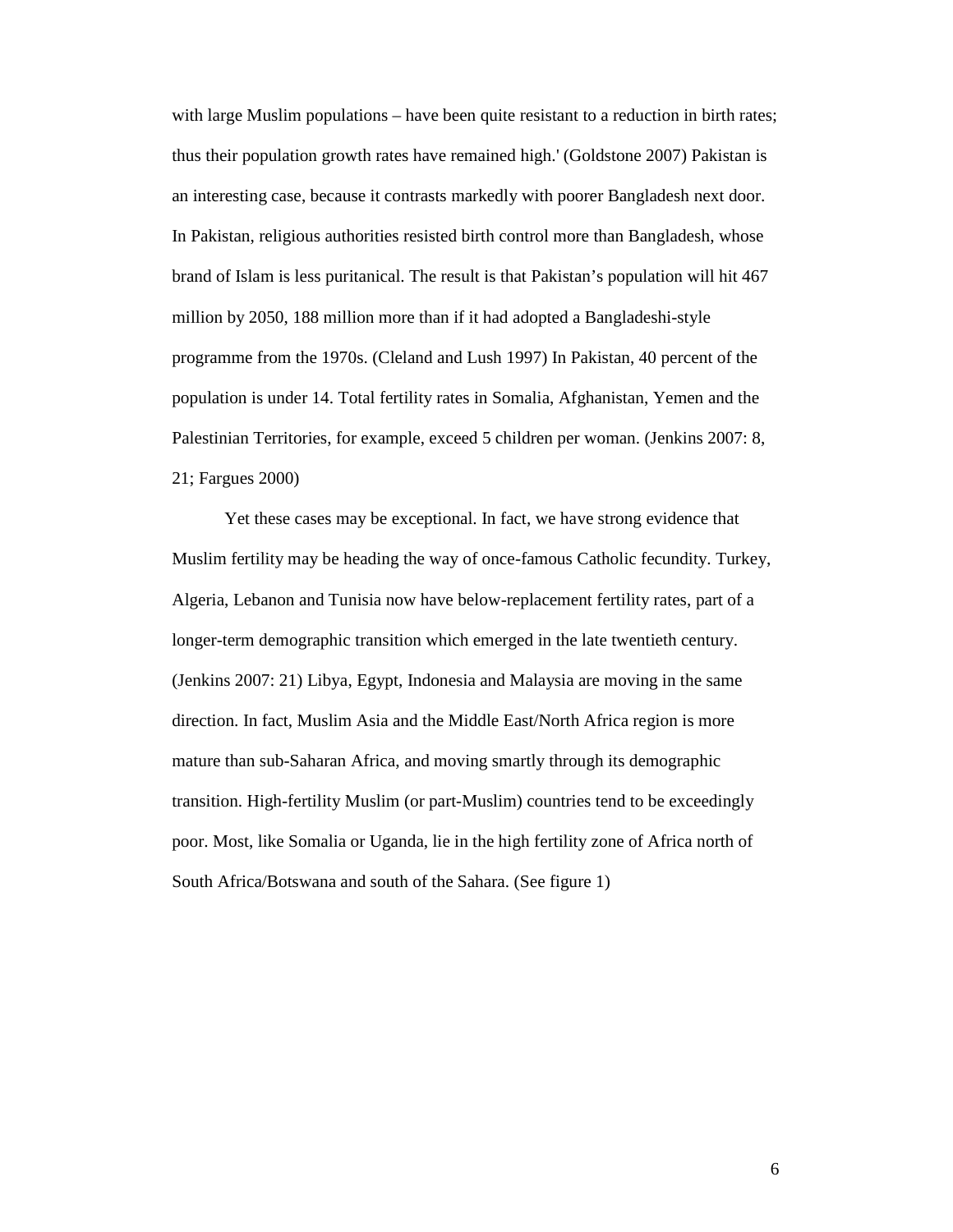

### **Figure 1. World Age Structure, 2005 and 2025**

Source: NIC 2008

Even in Pakistan, things have begun to change. Most of its clerics now offer family planning information at mosques, and agree that Muslim texts support contraception. (Karim 2005) This has been given the imprimatur of a number of Islamic family planning conferences, including a high-profile 1990 event in Indonesia sponsored by Egypt's al-Azhar University, a leading center of Muslim religious thought. (Karim 2005: 53) Recently, ninety delegates from almost every school of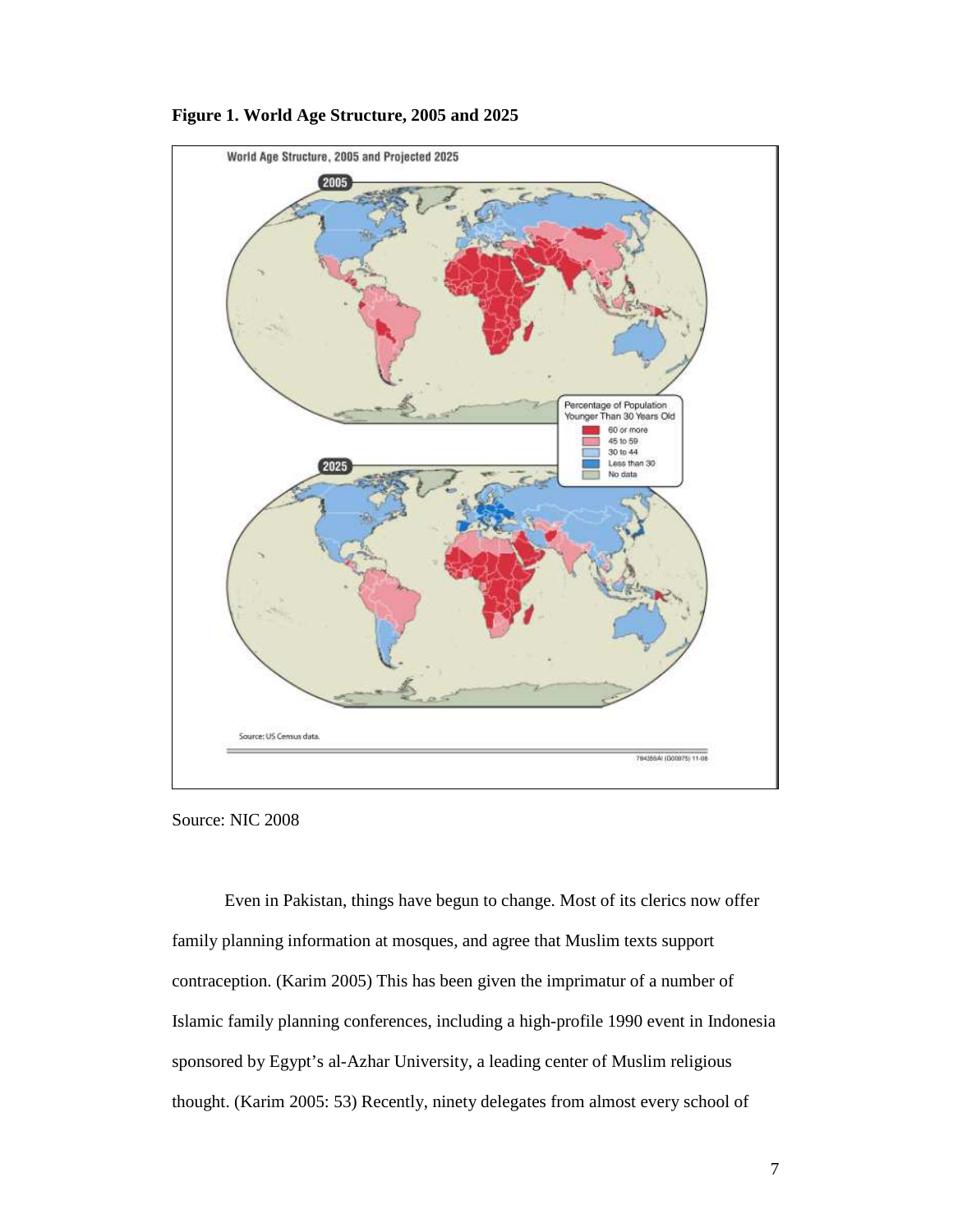Islamic thought attended a three-day "International Ulama Conference on Population and Development" held in the Pakistani capital, Islamabad in 2005. The consensus, drawing on the examples of Tunisia, Iran, Indonesia and other low-fertility Muslim countries, was that family planning was in harmony with the tenets of Islam. (RCPRHE 2005)

Among the many Muslim societies that have embraced family planning, none is more striking than Iran. In the 1960s and 70s, the Shah pursued a westernization policy focused on getting women outside the home into education and work, and making contraception widely available. Fertility began to decline. Then came the Iranian Revolution in 1979. Ayatollah Khomeini's revolutionary regime codified Islamic dress into law, re-segregated the sexes and sought to push Iranian women back into the home. Family planning clinics were derided as an imperialist plot against Islam and closed; the age of marriage was lowered to 9, and the role of women as mothers lauded. The Iran-Iraq war in the 1980s added steam to the regime's emphasis on higher fertility. Unsurprisingly, fertility rates returned to traditional high levels of around 6 children per woman. Then the unthinkable began to happen. As the population approached 60 million and the burdens of a young population strained social resources, religion bent to accommodate secular demands. 'Secular' voices came from all directions: up from the street and down from policy makers and intellectuals. These actors lobbied the religious authorities to act. Their efforts were smoothed by the content of Islamic texts, which do not forbid contraception and are unclear on abortion. (Karim in Karim and Jones 2005) A fatwa was obtained from a prominent cleric, and within a very short space of time in the late 1980s, family policy in Iran went full-circle, from pronatalism to planning.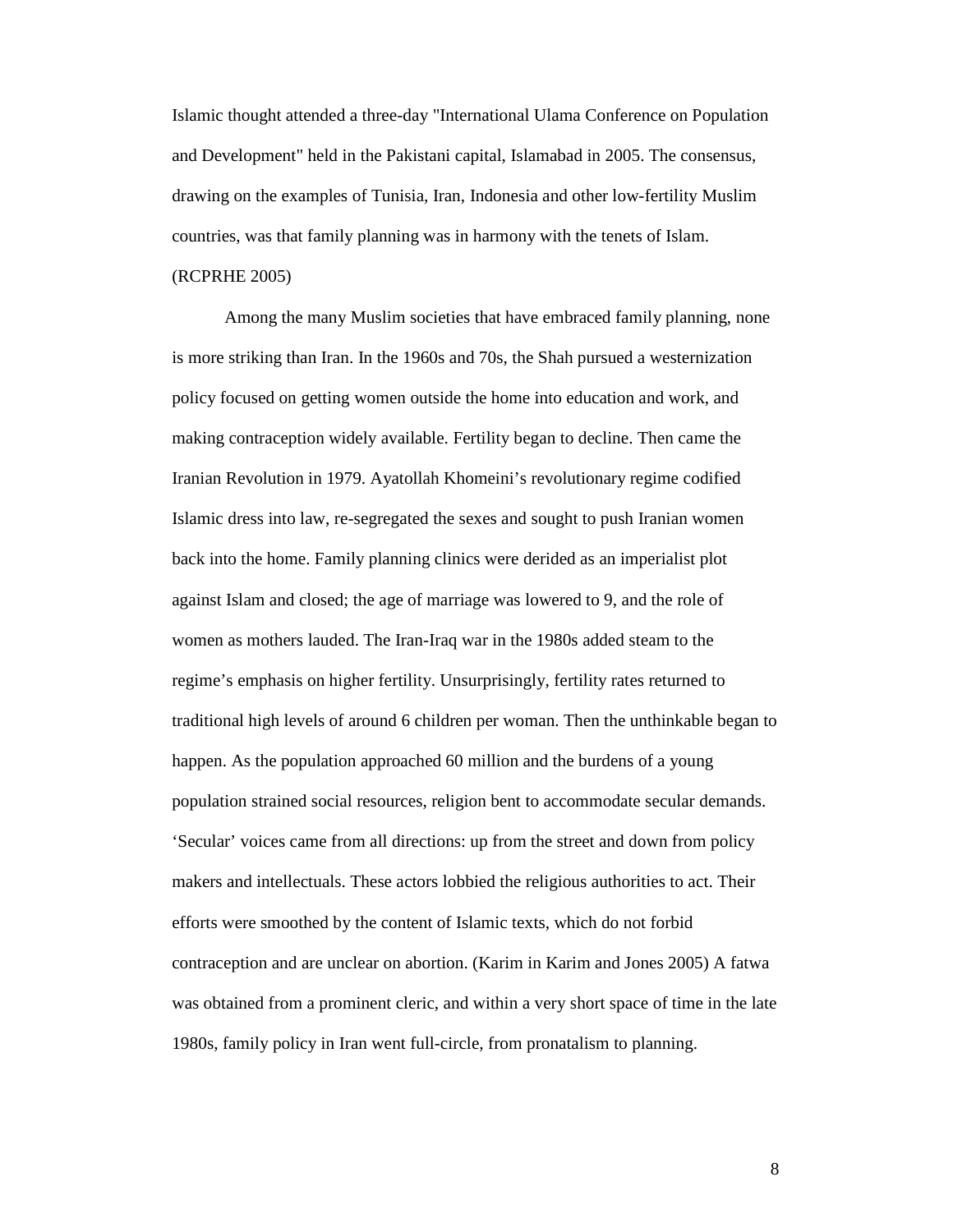The religious authorities saw as their first and primary task to dispel the myth that the population debate originated in modern Western society. Reviewing debates on the permissibility of fertility control and sponsoring research and republication of medieval Islamic works on population and contraception, they established that concern about population had preoccupied Muslim scholars long before it was discussed in the West. Thus, the authorities were able to celebrate Iran's Islamic heritage, to promote family planning, and to reinforce their independence from the West. (Hoodfar and Assadpour 2000)

Government poured funds into reopening clinics and training an army of local women as family planning advisors and practitioners. Fertility plummeted from 6 to 2 children per woman in under two decades, and Iranian fertility is now below the replacement level. Women continue to marry early, in accordance with Islamic law, but combine this with early and effective use of contraception. (Abassi-Shavazi 2006)

Overall, the story of family planning in Muslim countries is one of qualified success. Yet state policy can change course if determined conservative factions gain power. Religious motivations may also dovetail with nationalist pronatalism. Outside of sub-Saharan Africa, Muslim fertility seems most resistant to decline in conservative Muslim societies like Yemen, Oman, Saudi Arabia and Pakistan. In Pakistan, the strong Deobandi fundamentalist movement has attacked the country's family planning policies as a western import linked to decadence, and an imperialistic attempt to control the Muslim population. They cite Koranic verses extolling the virtue of children and marriage and instructing families not to kill children during times of want. Sometimes fundamentalists dredge up the anticolonial Islamic Puritanism of Maulana Maudoudi, who, in a 1937 tract, savaged birth control as a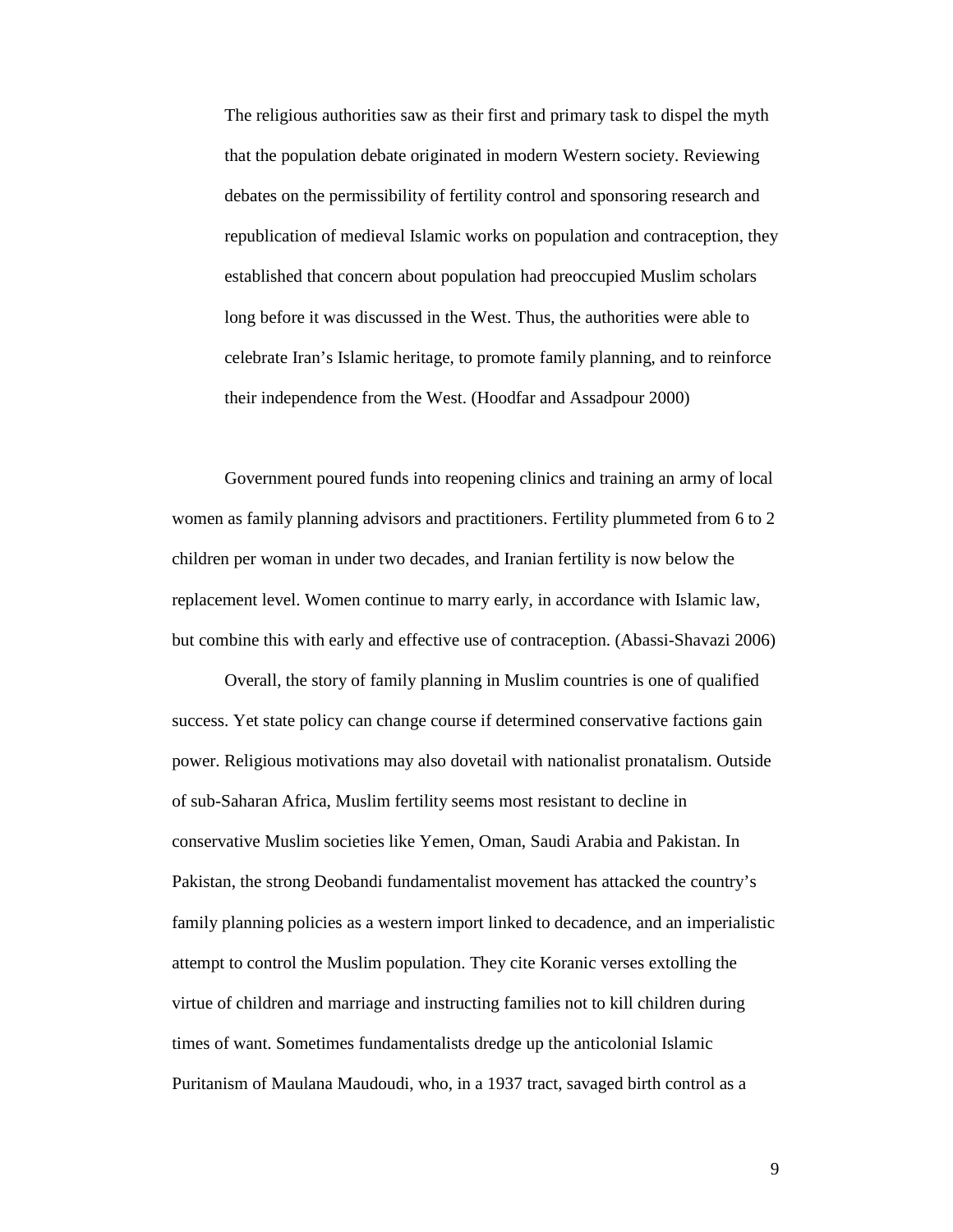western plot against Islam which would introduce western promiscuity and women's liberation into Pakistan. (Karim in Karim and Jones 2005: 50-51)

Elsewhere the threat is deadly serious. In Afghanistan and Pakistan's tribal areas, Taliban insurgents have taken to killing healthcare workers involved in family planning. Threats, kidnappings and assassinations have brought family planning to its knees in disputed areas. After murdering a female healthcare worker in Kandahar, Taliban insurgents wrote to her employer. "We took up arms against the Infidels in order to bring Islamic law to this land," they crowed in a letter bearing the seal of the Taliban military council. "But you people are supporting our enemies, the enemies of Islam and Muslims...Personnel were trained to distribute family planning pills. The aim of this project is to persuade the young girls to commit adultery." (Blackwell 2008) In rural areas of Afghanistan and Pakistan, local religious leaders exercise great influence over people's views on contraception. In Taliban-dominated southern Afghanistan, people tend to accept the prohibitionist views of their conservative imams. (Mehtab Karim, private conversation, Pew Forum, Washington, November 2008)

Shades of this posture are likewise evident among radical Islamist factions in mainstream states, where their arguments may dovetail with the secular imperatives of nationalists or politicians who seek an enlarged power base. Palestinian nationalism has long been pronatalist, with its politicians, journalists and poets singing the praises of their 'demographic weapon' against Israel. (King 2002: 386) Though secular and Islamist nationalists both extol the virtues of pronatalism, it is noteworthy that fertility rates are higher in Gaza, a Hamas bastion and stronghold of the Islamist-inspired second intifada, than in the secular, Fatah-controlled West Bank. (Fargues 2000: 469- 70) Even in Turkey, where the temperature of conflict is lower, Islamist nationalists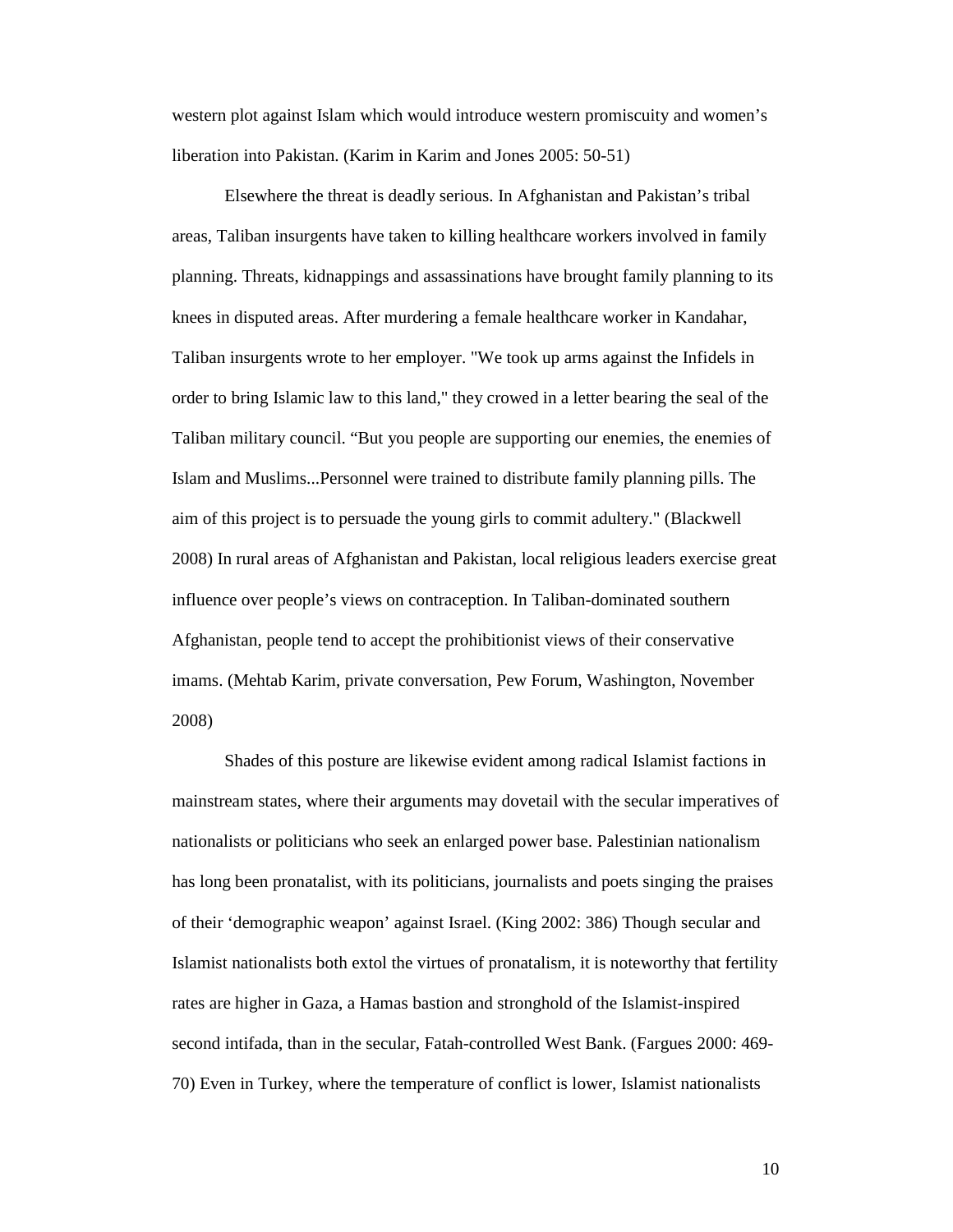have played the pronatalism card. Prime minister Recep Tayyip Erdogan, leader of the Islamist Justice and Development Party (AKP), cut his teeth by attacking contraception and abortion to woo both nationalist and Islamist audiences. In 2002, two years before he was elected, Erdogan pulled few punches: "To recommend to people not to procreate is straight out treason to the state," Erdogan told a crowd gathered to celebrate the opening of an AKP office in Istanbul. "It's a means of wanting to erase the history and the surface of the land". Having played on nationalist registers, he moved to religion: "Have babies," he told the crowd. "Allah wants it." (Caldwell 2008)

Iranian hardline president Mahmoud Ahmadinedjad is no stranger to this issue. He is seeking to change the course of Iranian family policy, advocating renewed population growth. Criticizing Iran's below-replacement fertility rate, he wants Iran's population to grow from its current 70 million to 120 million. Along the way, he favours scaling back women's participation in the labour force to concentrate on reproduction. "I am against saying that two children [per woman] are enough", thundered Ahmadinedjad. 'Our country has a lot of capacity. It has the capacity for many children to grow in it. It even has the capacity for 120 million people. Westerners have got problems. Because their population growth is negative, they are worried and fear that if our population increases, we will triumph over them." Unfortunately for this maverick, Ahmadinedjad faces an established opposition, backed by a majority of Iranians and many senior clerics. (Cincotta, forthcoming; Tait 2006) Factionalism within the regime is intense, and popular sentiments play a role in determining which faction gains favour. Iran's quasi-democracy means that Ahmadinedjad must be mindful of his popularity, which could stay his pronatalist hand.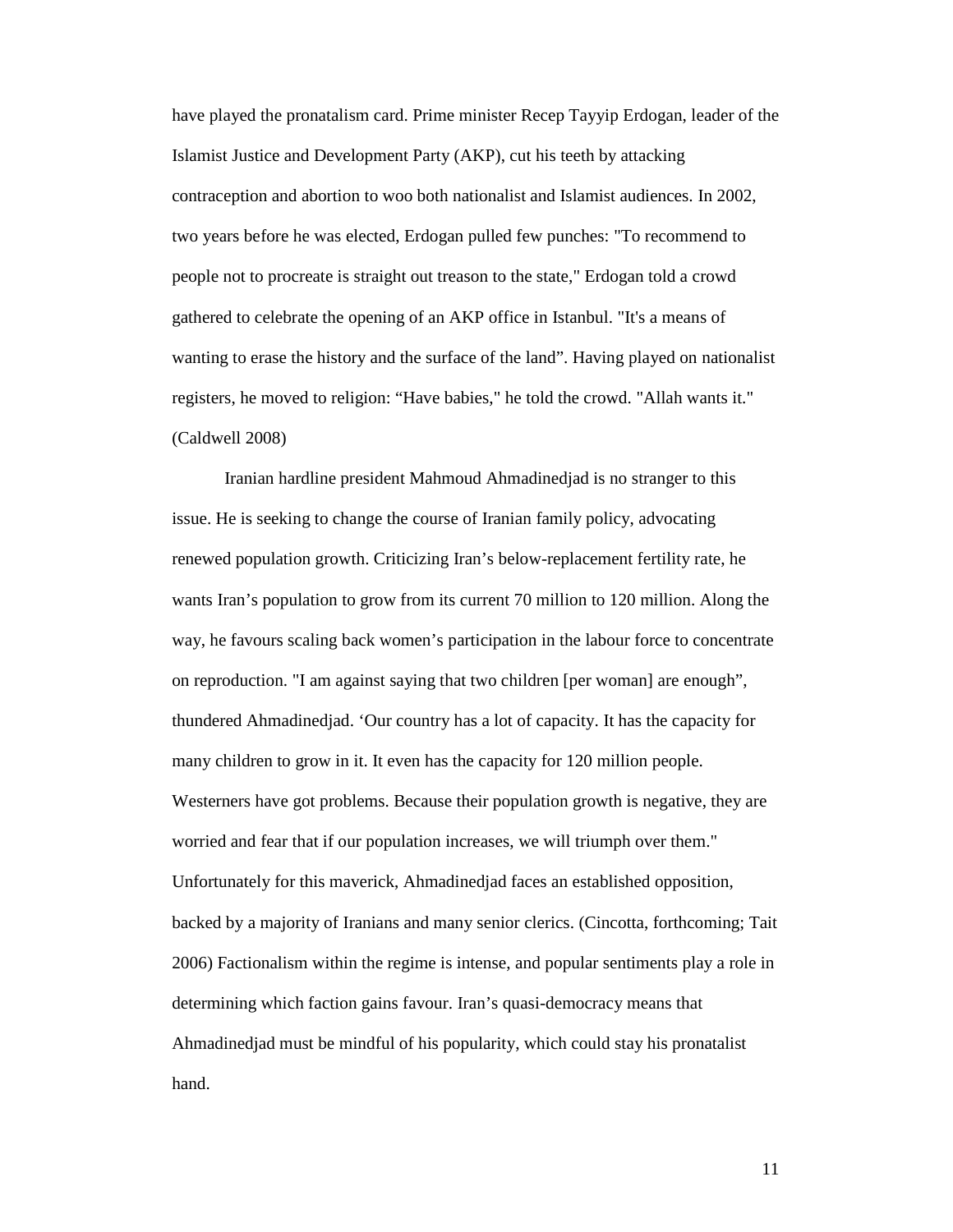Notwithstanding the rearguard action of several Islamist state and non-state factions, the demographic transition appears to be well and truly on its way in the Muslim world. Country religiosity seems to have little bearing on this. In fact, a crosstabulation of religiosity rates<sup>1</sup> and total fertility rates at country level in the Muslim world shows that there is no linear relationship between religiosity and fertility. Iran, Azerbaijan and Indonesia are relatively religious yet have lower-thanaverage fertility for Muslim countries while Uganda and Tanzania have higher average fertility despite middling religiosity. This finding suggests that Muslim countries which have strong religious norms do not, *ipso facto*, have higher fertility (i.e. Iran, Azerbaijan) while high fertility Muslim countries may not be the most religious (i.e. Uganda, Tanzania). Moreover, multivariate analysis (to be considered later) suggests that when controls are applied, the impact of religiosity in a Muslim country is to *depress* fertility. This is almost certainly a spurious finding linked to the somewhat lower religiosity of fertile African societies compared to Middle Eastern ones and disappears with country controls. In all likelihood, most countries will track the path of Albania (the only country for which we have more than one data point) which became less fertile but remained just as religious in the period 1995-2000. This is no doubt true of the likes of Egypt, Bangladesh and Iran (though we lack historical data), where almost everyone is religious. (See figure 2)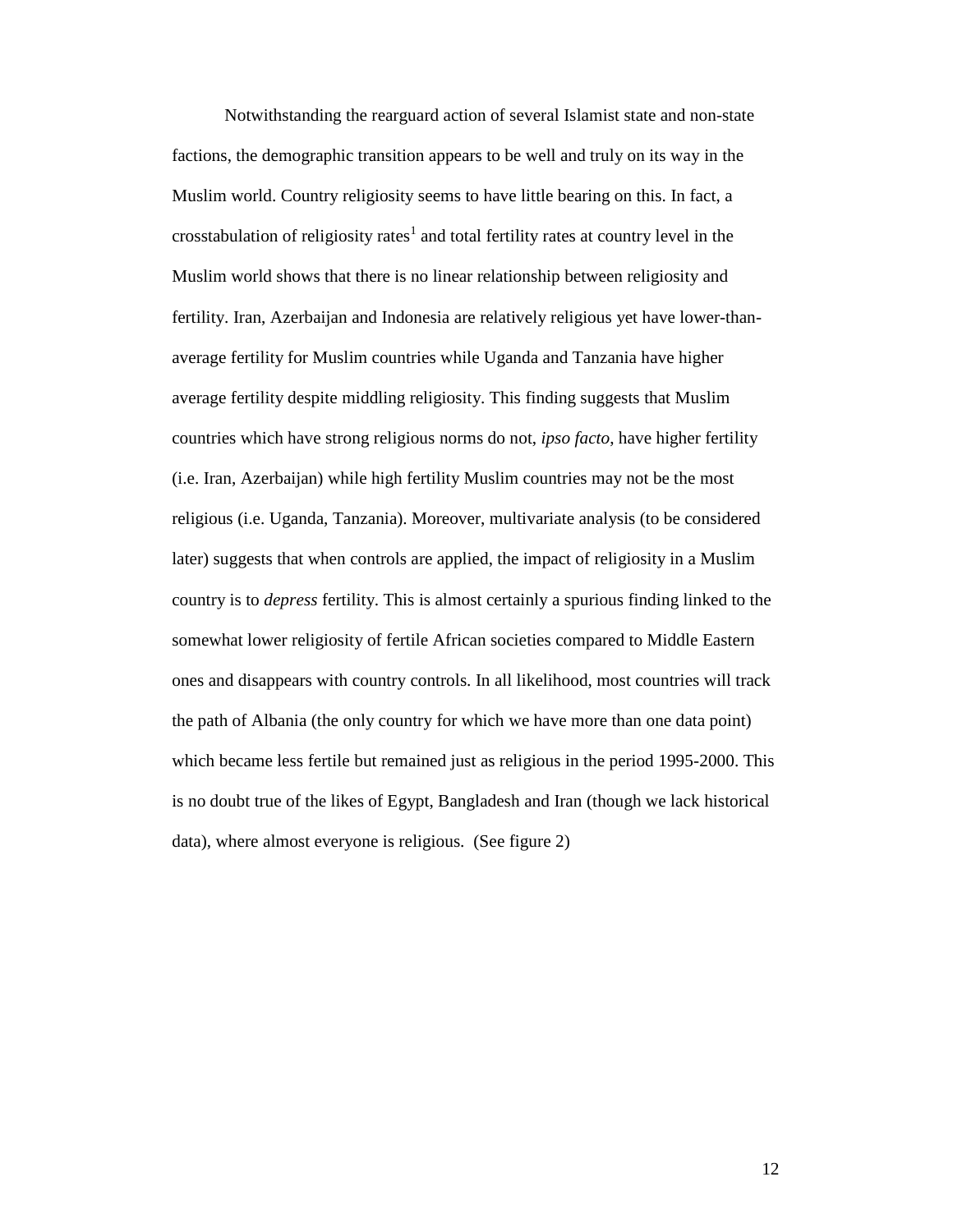**Figure 2. National Religiosity and Total Fertility Rates in Muslim Countries,** 

**WVS 2000 (Muslim respondents only)** 



Micro-Level Muslim Fertility

Most Muslim governments, even those under Islamist sway – are succeeding in their family planning efforts. But there are some cautionary notes. First, Muslims – like many minorities - tend to have higher fertility when they are in the minority. (Goldscheider 1971) In Malaysia, Egypt, Lebanon or Albania, where Muslims are a comfortable majority, their fertility differs little from that of non-Muslim minorities. (Westoff and Frejka 2007) In Europe, India, Thailand, Russia, China and the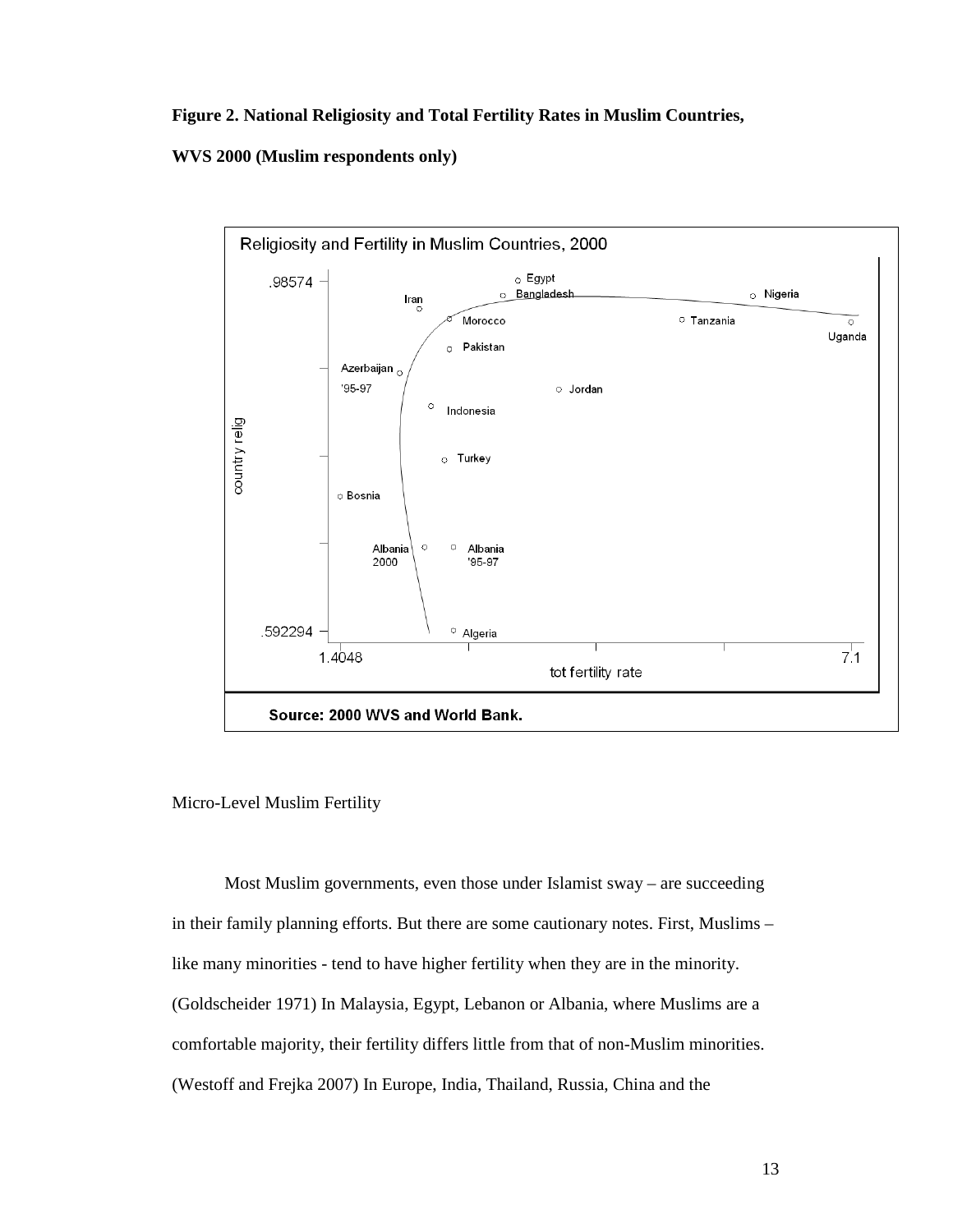Philippines, the Muslim fertility advantage over other groups is greatest. This is particularly true of ethnoreligious conflict zones like Israel-Palestine or India where a significant Muslim fertility advantage persists despite urbanisation and equivalent access to contraception. (Morgan, Stash, Smith and Mason 2002; Moulasha and Rao 1999) Yet fertility rates among most Muslim minorities are also on their way down. This is particularly noticeable among European Muslims, whose fertility is falling toward host country levels. In Austria, the number of children expected to be borne by Muslim women over their lifetime (TFR) declined from 3.09 in 1981 to 2.34 in 2001. (Goujon, Skirbekk et al. 2006: 13) Similar trends have been observed across all of western Europe. In Switzerland, Germany and the Netherlands, Turkish-born women now have an expected fertility rate of less than two children. This reflects the decline in Turkey itself. Pakistani and Somali fertility is highest among European Muslims, followed by North Africans and Turks, but all are falling fast. (Westoff and Frejka 2007)

A central argument here is that fertility differences rooted in economic underdevelopment or unselfconscious, 'traditional' cultural differences (i.e. Protestant v. Catholic, Muslim v. Christian) will fade in the absence of ethnoreligious conflict. Those who merely happen to be Muslim but lack a mobilised commitment to political Islam will experience declining fertility as their economic situation develops and access to family planning improves. On the other hand, differences based on either mobilised Muslim ethnic identity (i.e. Palestinian, Moro) or religious intensity/conservatism (i.e. political Islam) will endure or widen as societies enter the second demographic transition. Religious fertility among Muslims will be driven increasingly by conservative subgroups and individuals rather than states, because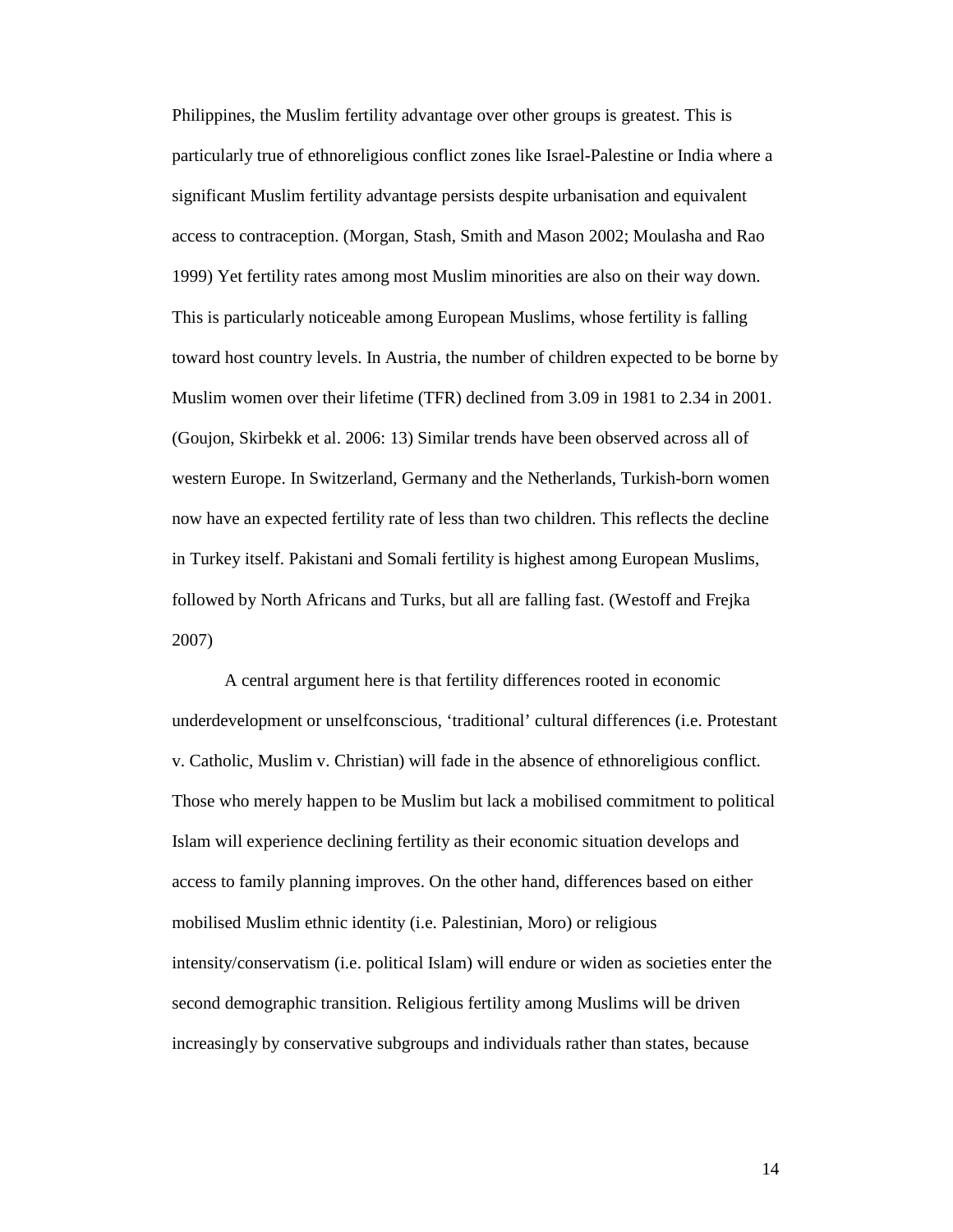states are mindful of secular considerations which point toward effective family planning.

To investigate, we shall redirect our attention to individual-level data. One of the few attempts to examine the link between Islamist religious beliefs and fertility comes from a study by Eli Berman and Ara Stepanyan in 2003 which 'investigates every data source the authors could find on radical Islamic communities' to examine Islamist fertility. (Berman & Stepanyan 2003: 1) The datasets compiled came from disparate corners of the Muslim world: Indonesia, rural Bangladesh, rural parts of the Indian states of Uttar Pradesh and Bihar, and Cote D'Ivoire in West Africa. The principal indicator of Islamism was whether children were sent to *madrassas*, or Islamic religious schools. Some 13 percent of Indonesians sampled attended *madrassas*, but the proportion attending elsewhere was only about 2 to 3 percent. The authors found that 'fertility is higher and returns to education are generally lower among families that send children to Islamic schools'. (Berman & Stepanyan 2003: 30)

However, the model coefficients for Islamic schooling were much weaker than those for overall education and were strongest in the Indian states of Uttar Pradesh and Bihar. Elsewhere (Indonesia, Bangladesh, Cote D'Ivoire), attendance at *madrassas* proved significant, but only in some models. Figures 3 and 4 show that the Islamist fertility premium varies considerably between different societies but is nowhere greater than about 30 percent. These results confirm that Islamism is a significant determinant of fertility, but not to such an extent as to suggest imminent growth in the Islamist population on the scale of the ultra-Orthodox Jews in Israel who have a 3:1 fertility advantage over non-Orthodox Jews. (i.e. Fargues 2000) Let us also bear in mind the generally small numbers (2-3 percent) of Islamists in these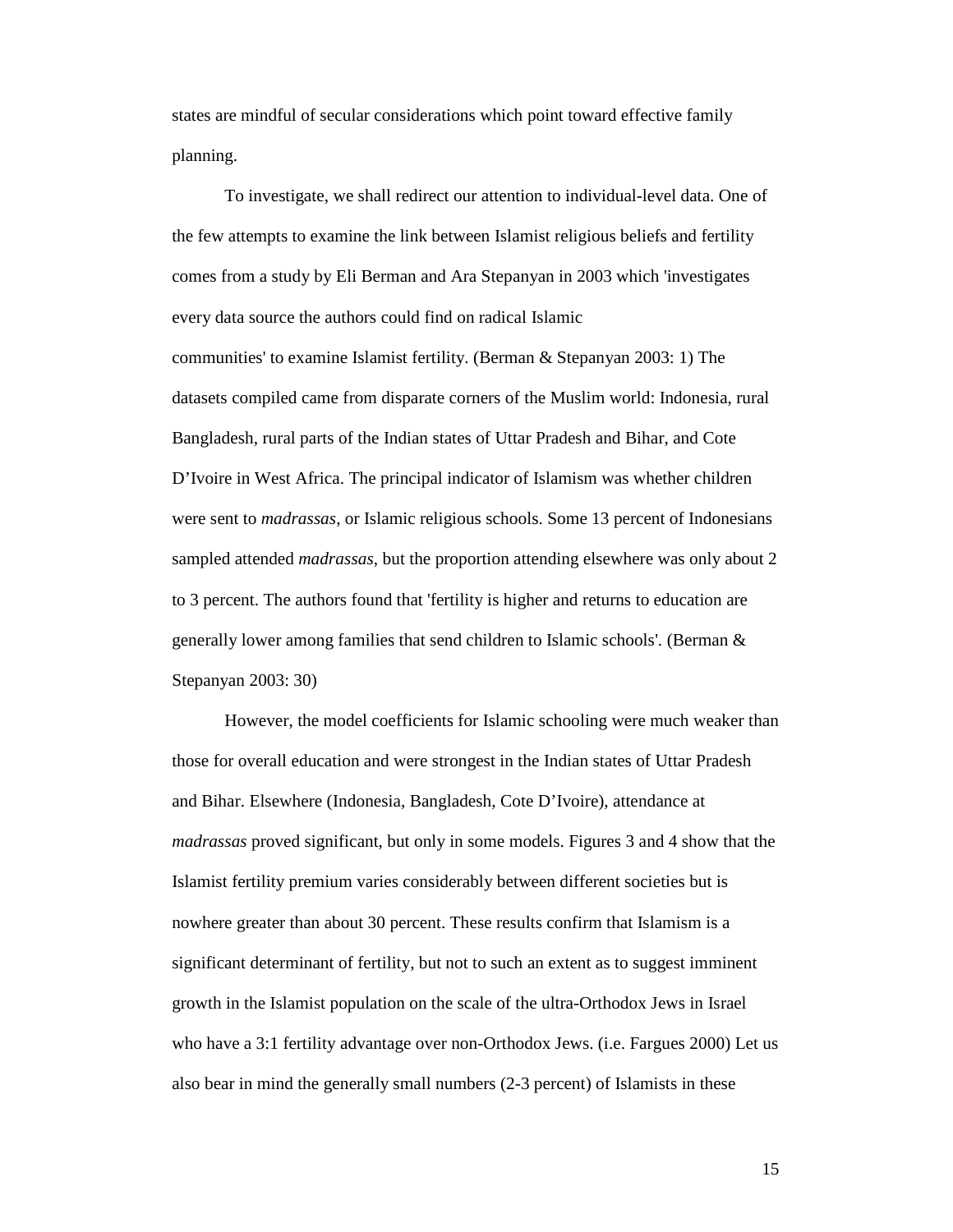samples, though the proportion of those sympathetic to Islamism may be much wider than the madrassa-attending population. A better point of comparison therefore is the United States, where the fertility premium of conservative over mainline Protestants appears to be very similar to that between Islamist and non-Islamist families. (Roof and McKinney. 1987) The 15-20 percent fertility advantage enjoyed by religious west Europeans over their nonreligious fellow citizens is also of similar magnitude. (Kaufmann 2007) They intimate that demographically-driven radical change may occur in Islamic countries, but over a period of a century or more rather than a generation.





Source: Berman and Stepanyan 2003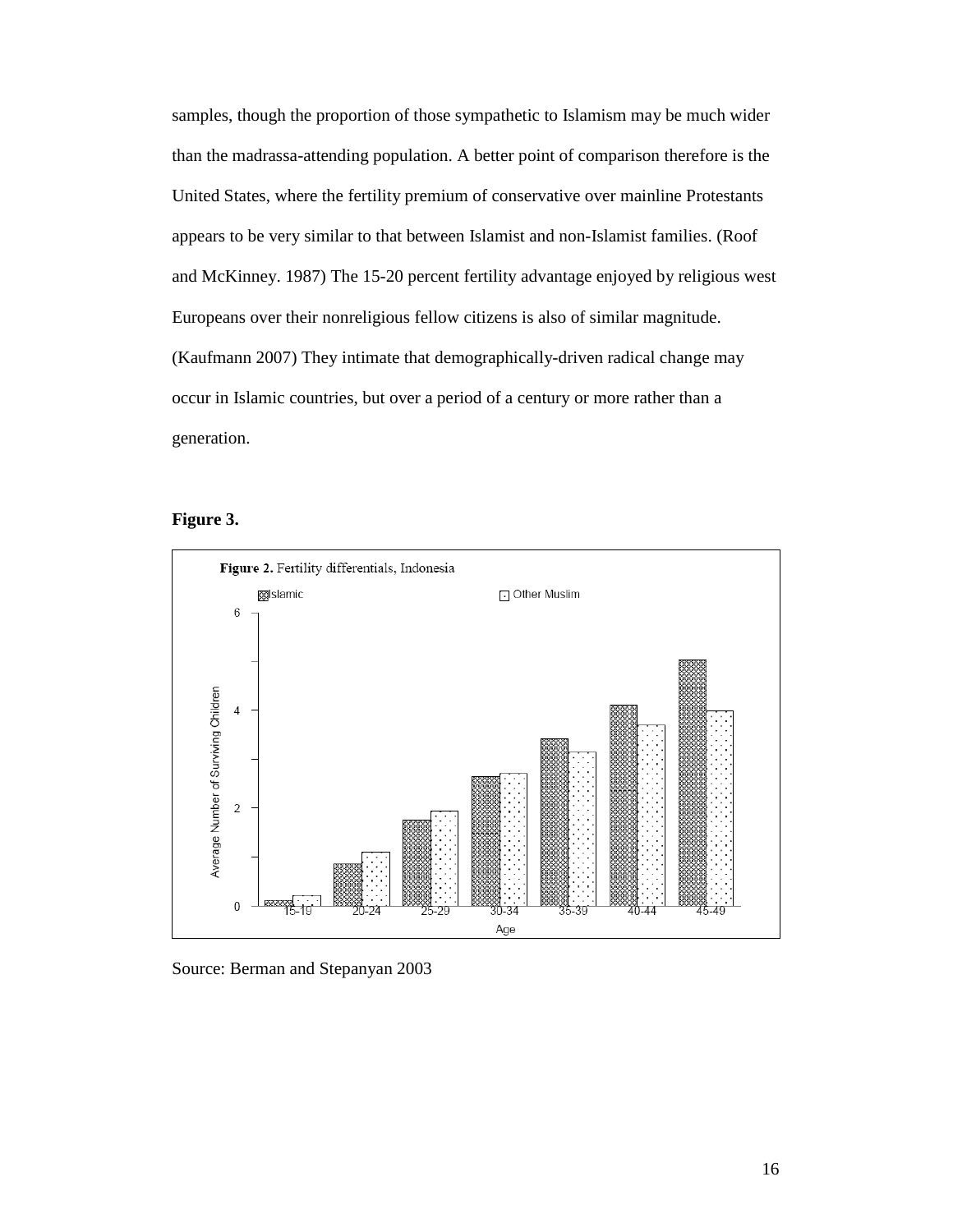### **Figure 4.**



Source: Berman and Stepanyan 2003

What of Islamism? The first thing to bear in mind is Ernest Gellner's classic view that puritanical Islam is an advanced phenomenon that tends to diffuse out from urban centres of learning. It is in many respects a modernizing movement that confronts the more heterodox folk Islam of the countryside. (Gellner 1981) When it acts as a competitor to rural, sufi traditionalism, we would not expect Islamism to cause higher fertility than average. This appears to be the case in Iran, where traditionalist (but less Islamist) ethnic peripheries of Kurds and Baluchis have the highest fertility while more Islamist Persian districts are no more fertile than average. (Abbasi-Shavazi et al. 2006) In Turkey, at province level, Islamic religiosity seems unrelated to fertility. Instead, higher fertility seems to be related to illiteracy rates and, to a lesser extent, higher unemployment rates. Table 1 and figure 5, for example, show that provinces which support the ruling Islamist AKP are more religious (in terms of religious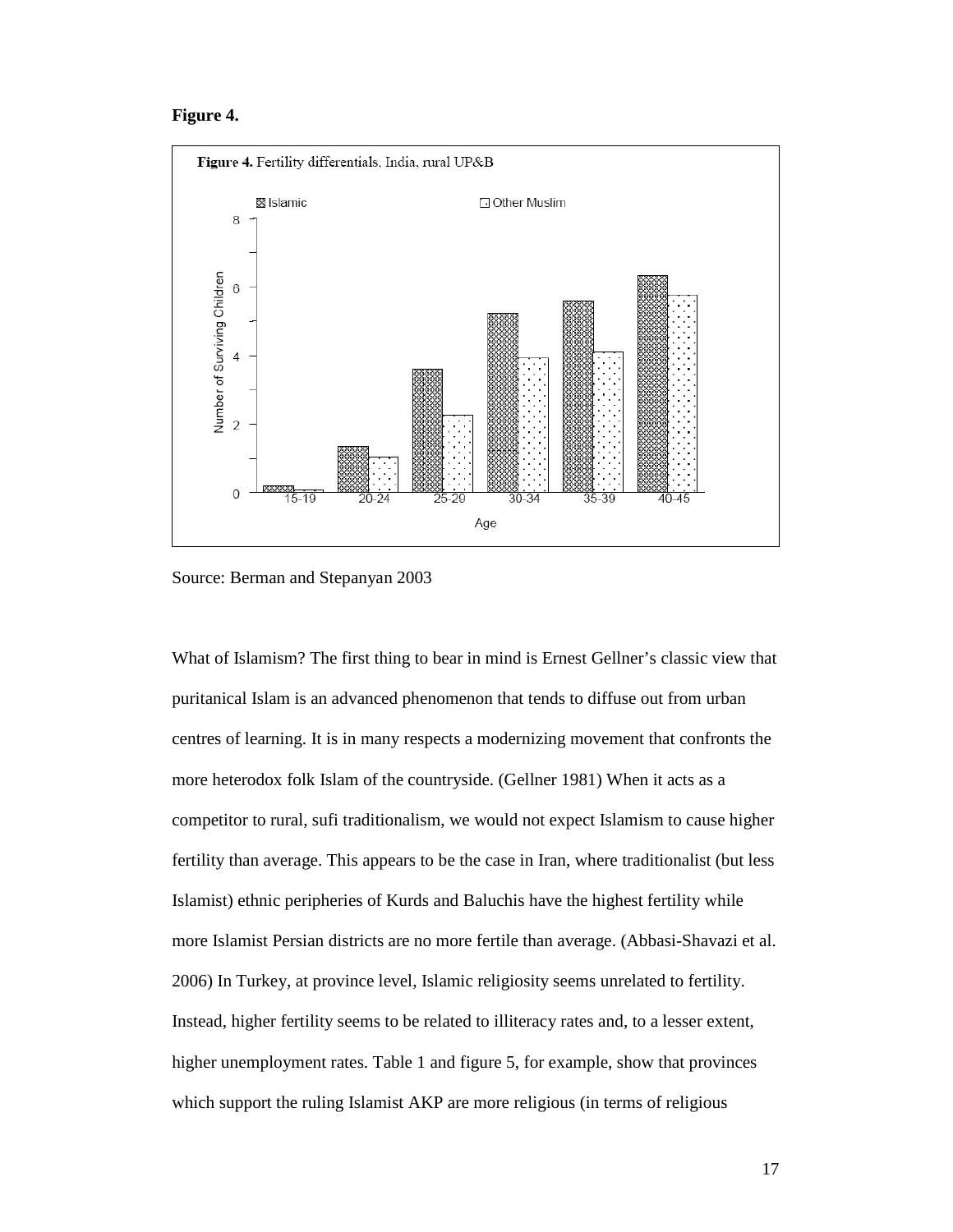students and mosques per capita) and have more married people and fewer divorcees, but are no more fertile than provinces like Istanbul which are less keen on the  $AKP<sup>2</sup>$ .



# **Figure 5.**

Source: Author's calculations; Turkish national statistics.

## **Table 1. Predictors of Voting for AK (Islamist) Party, Turkey, 2007**

|                                 | <b>Coefficient</b> (B) | S.E.  | t-statistic |
|---------------------------------|------------------------|-------|-------------|
| <b>Divorce Rate</b>             | $-19.68***$            | 4.39  | $-4.48$     |
| <b>Elderly Dependency Ratio</b> | $-0.02**$              | 0.01  | $-3.47$     |
| <b>Mosques per Capita</b>       | $67.59**$              | 23.89 | 2.83        |
| <b>Sex Ratio</b>                | $-0.01*$               | 0.00  | $-2.18$     |
| <b>Votes for Minor Parties</b>  | $-0.65***$             | 0.09  | $-7.3$      |
| <b>Infant Mortality Rate</b>    | $0.00*$                | 0.00  | $-2.1$      |
| constant                        | $176***$               | 0.27  | 6.5         |
| $\mathbf{R}^2$                  | .658                   |       |             |
| N                               | 81                     |       |             |

\*p<.05; \*\*p <.01; \*\*\*p <.001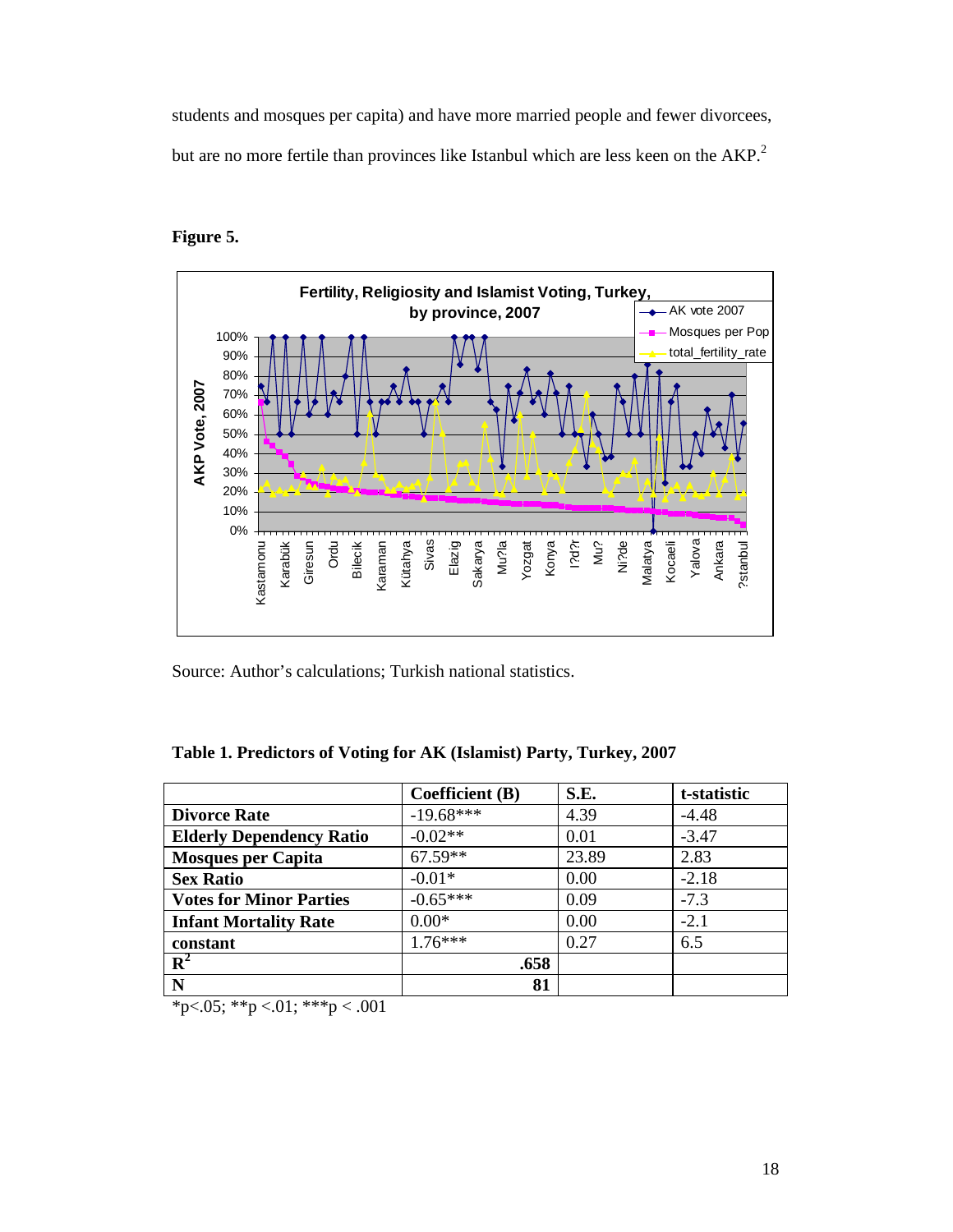However, as with the national-level of geography, things change when we focus on individuals. True, bivariate analyses of demographic and health surveys find that traditionalism, as measured by arranged marriage, payment of a dowry, membership in a patrilocal family, rural residence and illiteracy is the most important determinant of birth rates. Kurdish ethnicity is also associated with higher birth rates.<sup>3</sup> (Yavuz 2006) A recent study of contraceptive use in Iran, based on a 2002 Iranian fertility survey, likewise finds that attitudinal variables are much weaker predictors of the odds of using contraception than education levels. Further tests using a battery of seven attitudinal items related to women's employment find little or no significant relationships between gender role traditionalism and contraceptive use. The authors therefore suggest that secularisation and 'modern' attitudes are not a factor in Iranian contraceptive behaviour. (Abbasi-Shavazi et al. 2006)

Nevertheless, censuses and fertility surveys, which are widely available for most Muslim countries, are notoriously poor at detecting the influence of religion because they neglect measures of religious intensity (i.e. belief, attendance) data. The World Values Survey (WVS) provides an exception in that its recent 1999-2000 wave surveyed a number of largely Muslim countries for the first time. This allows us to correlate fertility with specific indices of religious intensity. This is clear in the WVS' 1999-2000 wave, the only individual-level survey that permits us to focus on how religiosity and Islamist attitudes are linked to higher fertility. Multivariate manipulation of this survey shows that religious Turks are significantly – if modestly  $-$  more fertile than nonreligious Turks.<sup>4</sup> We shall see that this finding is especially true of urban areas. As second demographic transition theory suggests, it is only when traditionalism fades, material constraints diminish and people's ideology and fertility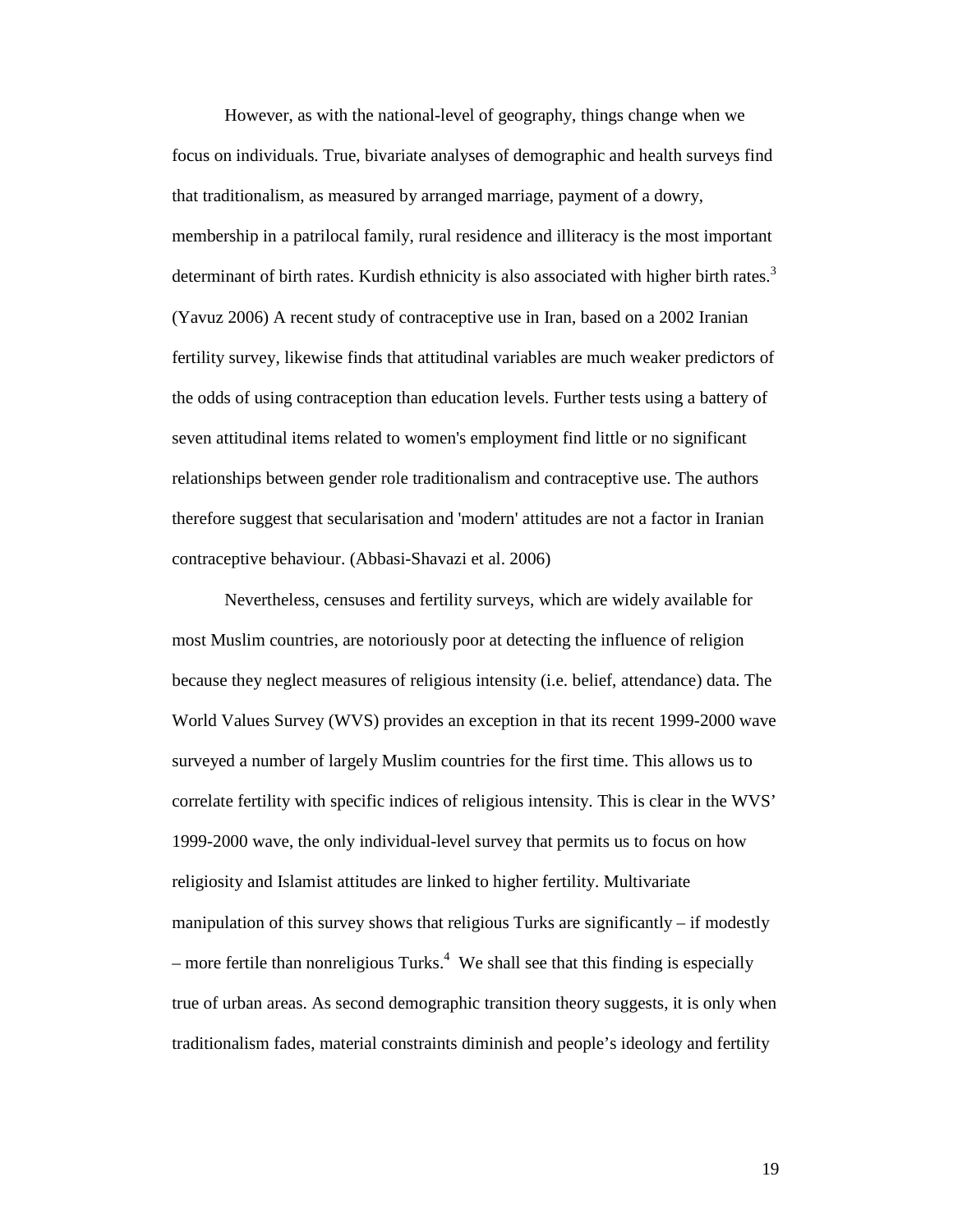are no longer inherited that we would expect the religiosity-fertility nexus to strengthen.

Let us consider the WVS findings in greater detail. The WVS asked 8500 respondents in seven Islamic countries a number of religiosity questions (participation, attendance, belief) as well as whether they agreed that the state 'should implement Shari'a only' as the law of the land. The proportion of Muslims favouring Shari'a as the exclusive law of the land was roughly two-thirds, ranging from over 80 percent in Egypt and Jordan to around half in Indonesia, Nigeria and Bangladesh. Responses, restricted to Muslims only, were highest in the Middle East and North Africa, and lower in Asia and sub-Saharan Africa. (See figure 6)





Source: WVS. N=8544 cases.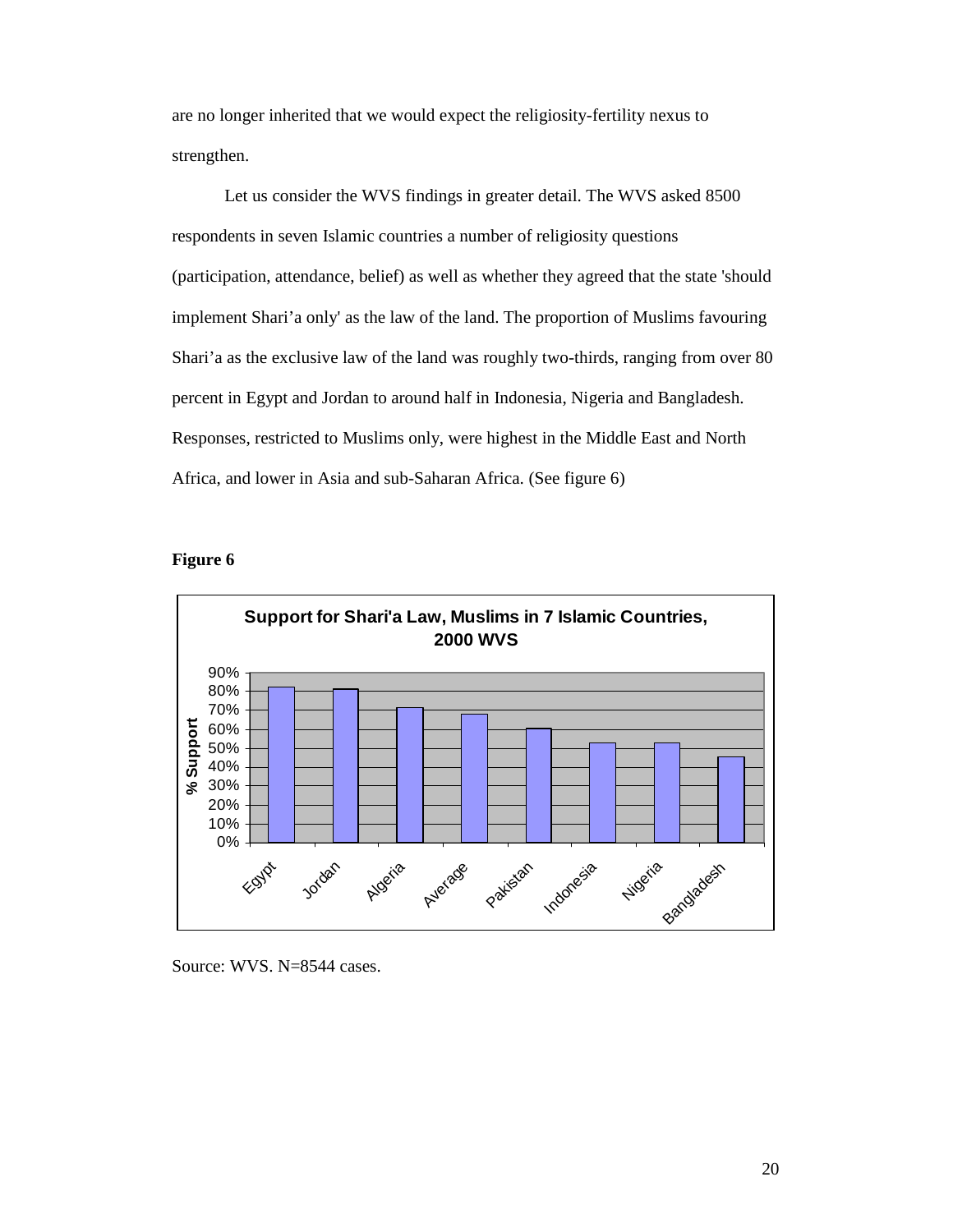A glance at the Shari'a question crosstabulated with fertility shows some interesting patterns. In Egypt, for example, we find that those with lower fertility are more likely to disagree with the idea that Shari'a should be implemented as the law. (See figure 7)

### **Figure 7**



Source: WVS 1999-2000.  $N = 2113$  respondents.

In the wider universe of majority-Muslim countries where this question was asked (Bangladesh, Indonesia, Jordan, Pakistan, Nigeria, Egypt, Algeria), a similar pattern could be discerned. Yet we know that fertility rates are falling in many of these countries due to urbanisation and education. It could be the case that education and a shift of population to the cities simultaneously lowers fertility and the belief in the appropriateness of Shari'a law. Or perhaps older people, who are more likely to have completed their fertility and/or had more children, are more supportive of Shari'a law. On its own, therefore, our finding that supporters of Shari'a law have higher fertility could be an artefact of unspecified factors like age, education and urbanisation.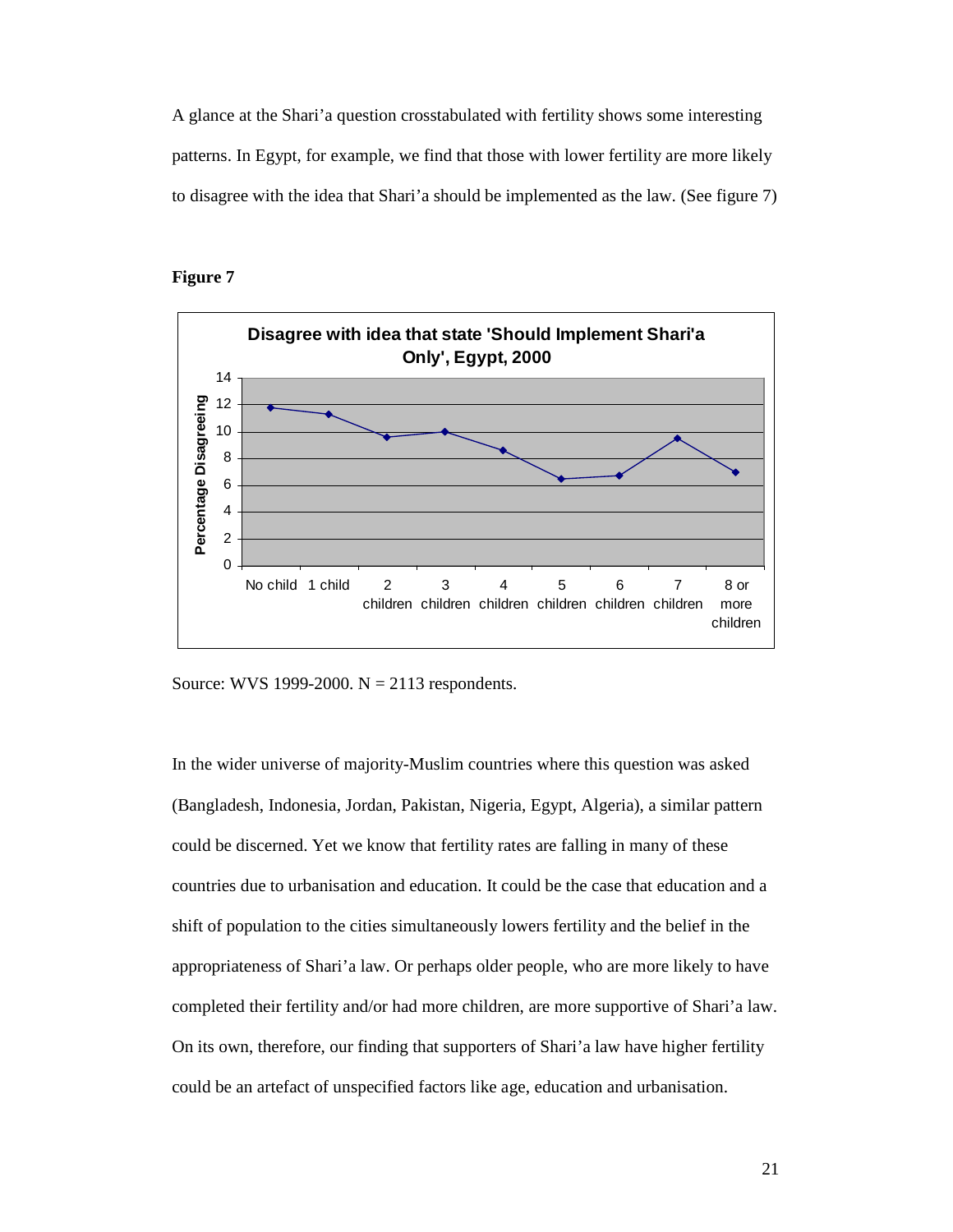Urban, educated or younger individuals in Muslim societies might be less supportive of Shari'a and also prefer smaller families.

Let us consider each of these counter-explanations, beginning with rural-urban geography. When we break up the sample into rural and urban residents, we find that the pattern of Islamist fertility holds. Moreover, as figure 8 shows, the *effect seems more marked among urban populations*. Among city dwellers, fertility is almost twice as high (3.2 v. 1.8) amongst the most pro-Shari'a sector of opinion than amongst those least in favour, whereas in rural areas, the ratio is less than 3:2. We might hypothesize that in rural, underdeveloped areas, religious beliefs take a back seat to material realities, such as access to family planning or the economic benefits of larger families, in discriminating between the more and less fertile. In urban areas, where economic incentives for children are lower and costs higher while birth control technology is more widely available, it may be the case that values are a better discriminant of reproductive behaviour. Urban areas also tend to be seats of puritanical Islamic learning as against the more sufi, folk-based religion of the countryside. (Gellner 1981) Since the countryside is a repository of traditional (i.e. natalist) attitudes to fertility, but is weak in its Islamism, the only way we might spot an emerging relationship between Islamism and fertility is by restricting our gaze to urban areas. Such behaviour could encompass a range of issues, including the nature of appropriate gender roles, the decision to use contraception or other forms of family planning, and whether to have children for pronatalist religious reasons. Indeed, it is well-known that political Islam has drawn strength in urban areas like the Nile Delta in Egypt, and is associated with migration to the cities. (Munson 2001; Kepel 2002; Halliday 2000)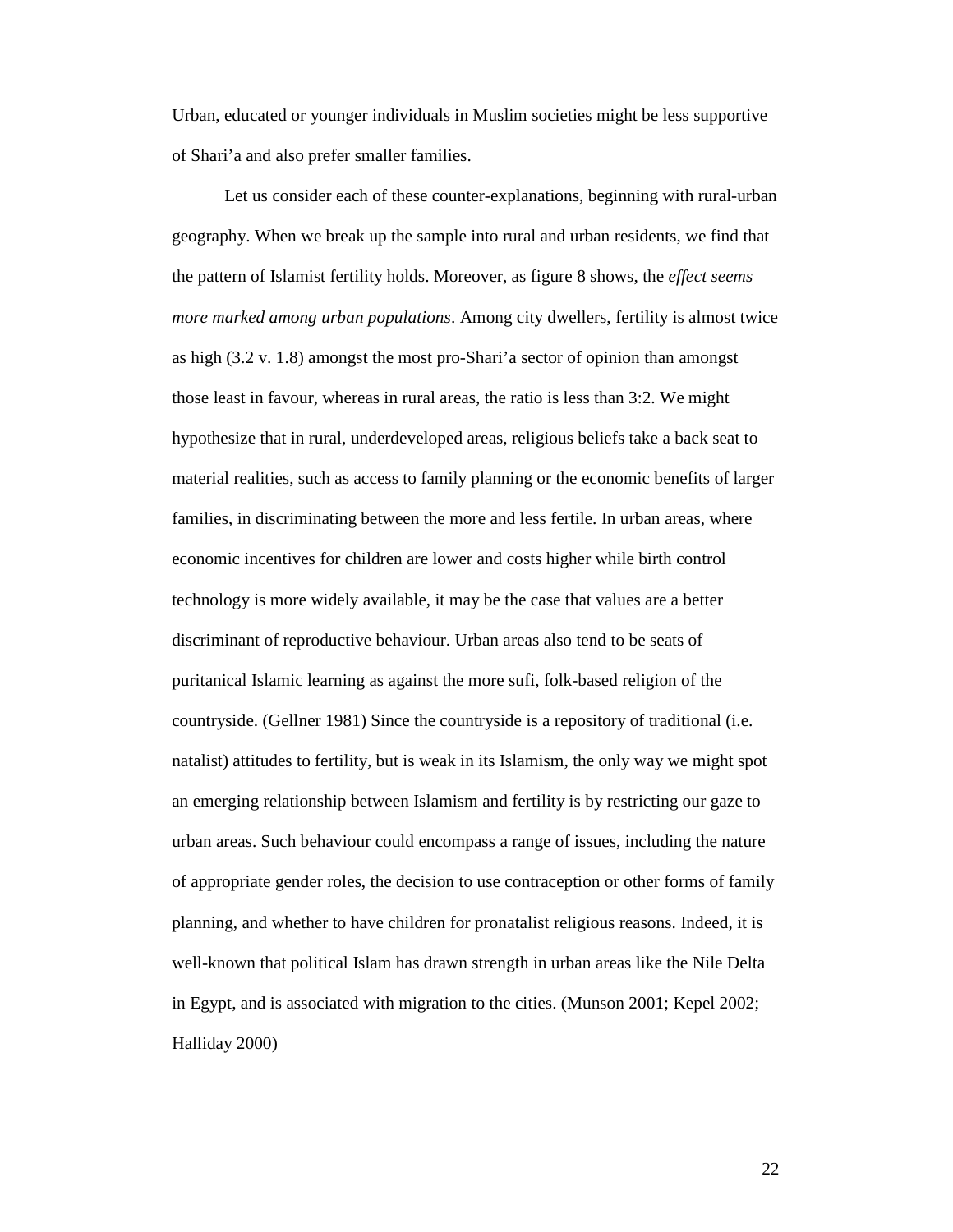### **Figure 8**



Source: WVS 1999-2000. N = 2796 respondents in towns under 10,000 and 1561 respondents in cities over 100,000. Asked in Algeria, Bangladesh, Indonesia, Jordan, Pakistan, Nigeria and Egypt.

WVS evidence for the seven countries where the question on Shari'a law was asked seems to support some findings of demographic and health surveys, but not others. For instance, while there seems to be a large fertility gap of some 1.5 children between those with less than secondary and those with greater than secondary education (supporting findings from health surveys), there remains a distinct relationship between support for Shari'a and higher fertility. This seems to hold for both the well-educated and poorly-educated strata of the population, as shown in figure 9.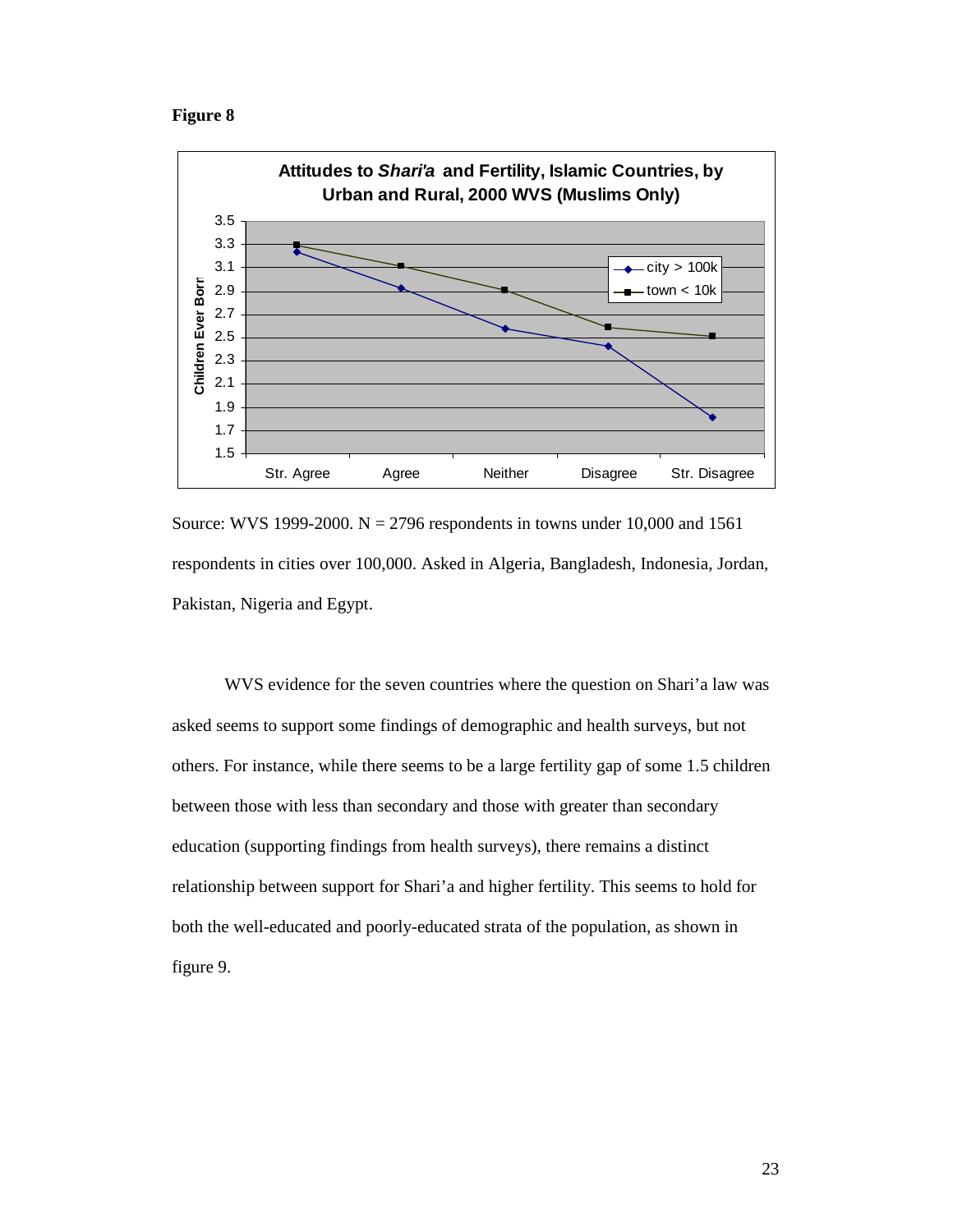**Figure 9.** 



Source: WVS 1999-2000.  $N = 1649$  respondents with High School or More, 3318 respondents with Less than High School. Asked in Algeria, Bangladesh, Indonesia, Jordan, Pakistan, Nigeria and Egypt.

In order to test these relationships more robustly, we employ a multilevel model of fertility based on the WVS.

### **Data and Methods**

Data are drawn from the 1999-2000 waves of the World Values Survey (WVS). Aggregate data comes from World Bank Development Indicators for the relevant year, except for country religiosity which has been computed by taking the arithmetic mean of the individual responses to the WVS question 'are you a religious person' and apportioning 'not religious' and 'atheist' responses into a nonreligious total. The WVS also asks a question on support for Shari'a law in a more restricted range of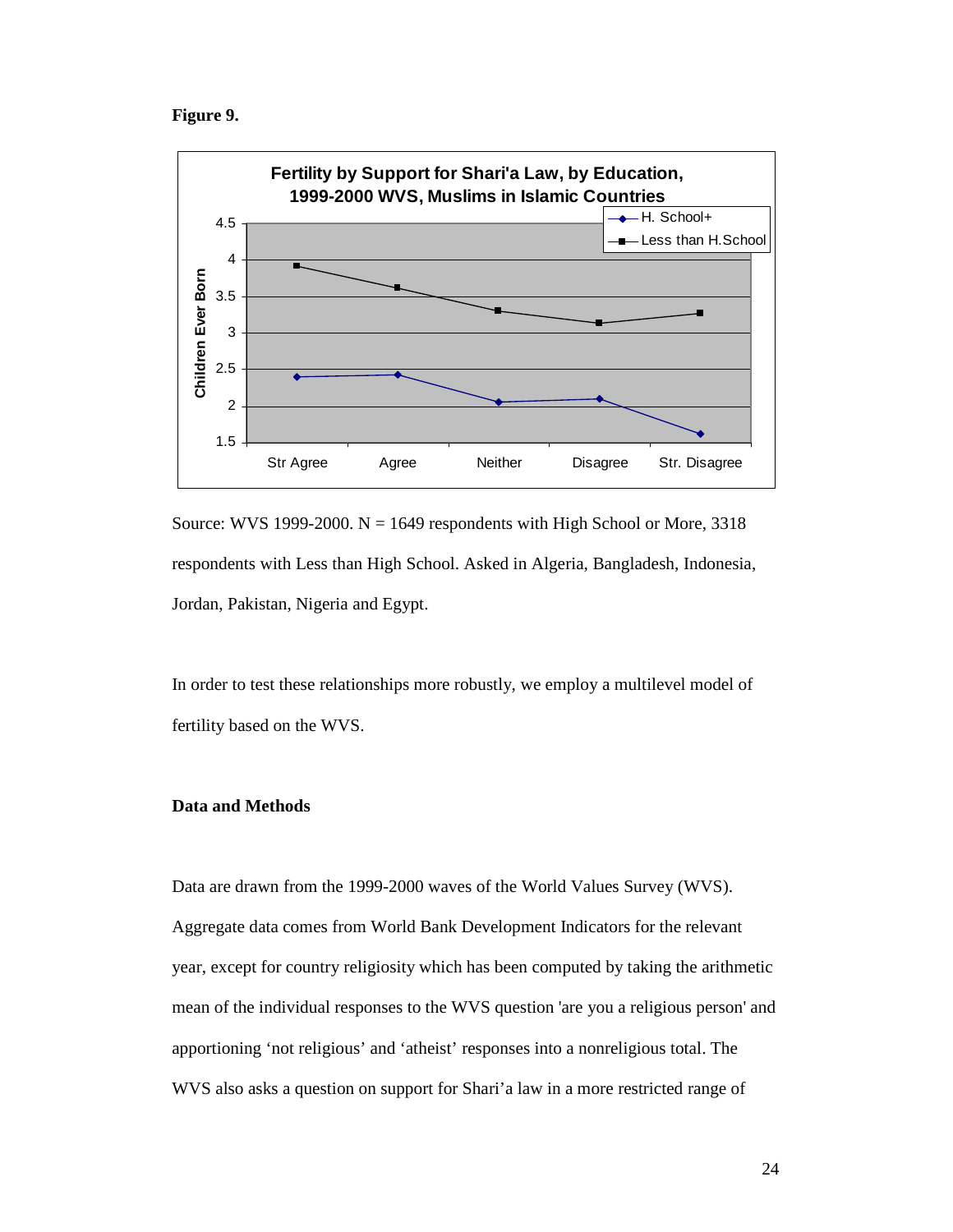countries. The multi-level logistic regressions use national-level data as level 2 regressors and WVS data as level 1 estimators. All analysis uses Stata 7.0. The regression sample only consists of women as is standard practice in demography. For previous tables, however, we have included males since male fertility is also of interest to us.

### **Individual Variables, from the WVS:**

*Dependent:* Children: number of children ever born (resident or otherwise);

### *Independents:*

Marital Status: married (1), living together as married (2), divorced (3), separated (4),

widowed (5), single/never married (6), divorced, separated or widow (7)

Age: years;

Income: constant Year 2000 US\$;

Education: highest level of education completed (8 levels arrayed ordinally);

Shari'a: 'Now, what's your opinion about a good government? Which of the following characteristics a good government should have?' A: 'It should only implement Shari'a's laws.' Strongly Agree (1), Agree (2), Neither (3), Disagree (4), Strongly disagree (5). Question asked in Algeria, Bangladesh, Indonesia, Jordan, Pakistan, Nigeria and Egypt.

Religious Belief: Factor produced from five questions related to religious belief. See appendix 1 for details. Question asked in Algeria, Bangladesh, Indonesia, Jordan, Pakistan, Nigeria, Egypt, Azerbaijan, Bosnia, Iran, Morocco, Turkey, Uganda and Tanzania.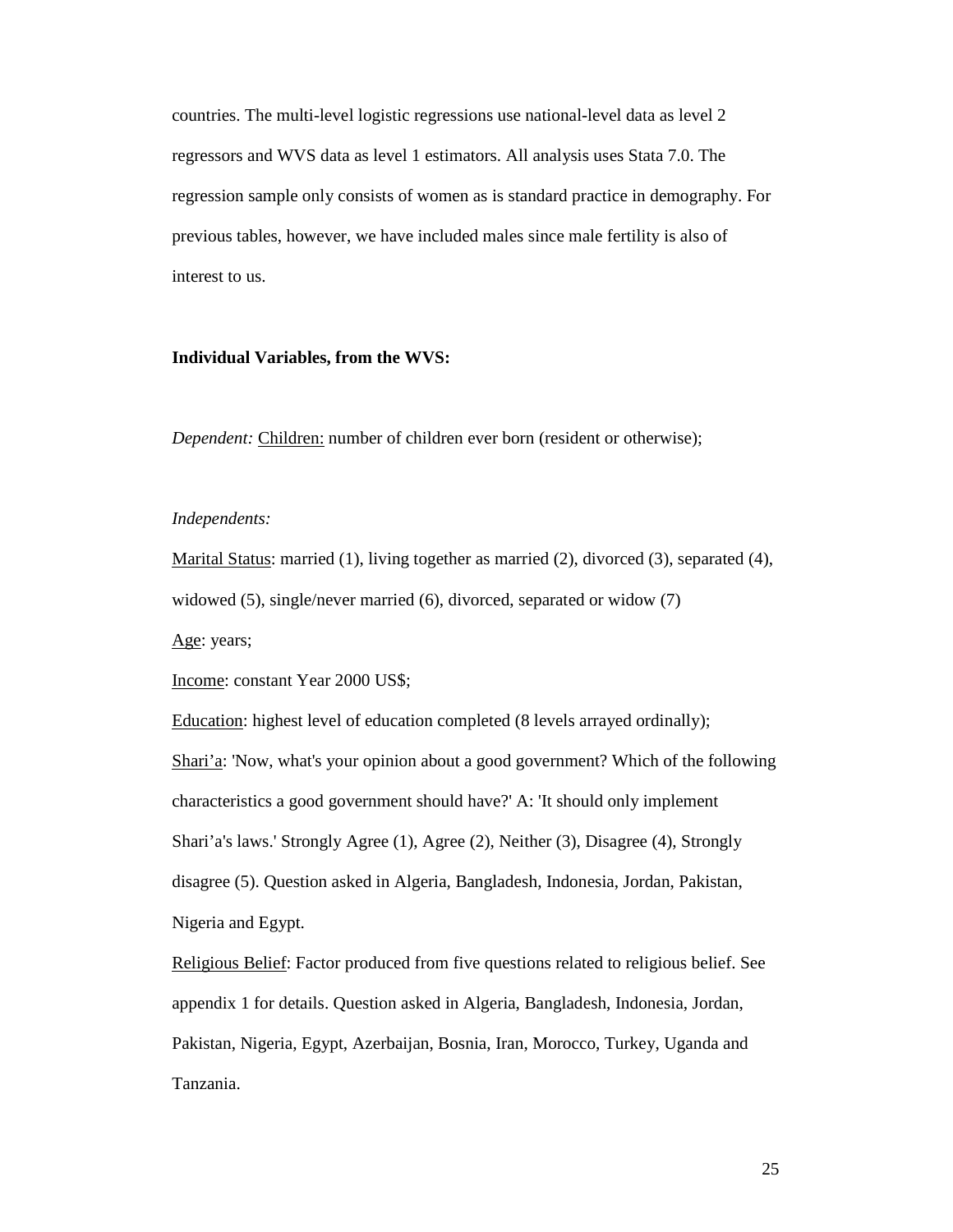Religiosity: Are you a religious person? Yes (1), No (2), Committed Atheist (3). Question asked in Algeria, Bangladesh, Indonesia, Jordan, Pakistan, Nigeria, Egypt, Azerbaijan, Bosnia, Iran, Morocco, Turkey, Uganda and Tanzania.

Religiosity (Binary): Are you a religious person? Yes (1), No (0). No is a recoding of 'No' and 'Atheist'.

Income category: lowest to highest

National Pride: How Proud are you of your nation? Very Proud (1), Quite (2), Not Very $(3)$ , Not at all $(4)$ 

 We begin our modelling by regressing individual female fertility on measures of religiosity, Shari'a support and the standard control variables listed above. Model 1 includes the Shari'a question (limited to six countries), and Model 2 only includes the religious traditionalism question (asked in thirteen countries) and so generates a sample almost twice as large. Yet the coefficients and their significance do not show major differences between the two models. The results, shown in table 2 show some expected findings, and some less expected.

|                              | <b>Model 1</b> |      | <b>Model 2</b> |      |
|------------------------------|----------------|------|----------------|------|
| <b>Marital status</b>        | $-280***$      | .022 | $-0.265***$    | .014 |
| Age                          | $.080***$      | .003 | $.079***$      | .002 |
| <b>Traditional Religious</b> |                |      |                |      |
| <b>Beliefs</b>               | $.415***$      | .108 | $.303***$      | .054 |
| Shari'a Only                 | $.086**$       | .028 |                |      |
| <b>Individual Education</b>  | $-.183***$     | .016 | $-.190***$     | .011 |
| <b>Personal Income</b>       | $-.030$        | .016 | $-.014$        | .012 |
| <b>Country Religiosity</b>   | $-2.017***$    | .238 | $-.871***$     | .131 |
| <b>Country Secondary</b>     |                |      |                |      |
| <b>School Enrollment %</b>   | $.019***$      | .002 | $.017***$      | .001 |
| <b>Country GDP per</b>       |                |      |                |      |
| capita                       | $-2.222***$    | .494 | $-1.524***$    | .270 |

**Table 2. Regression Coefficients on Individual Fertility, Muslim Women in Islamic Countries, 1999-2000 WVS**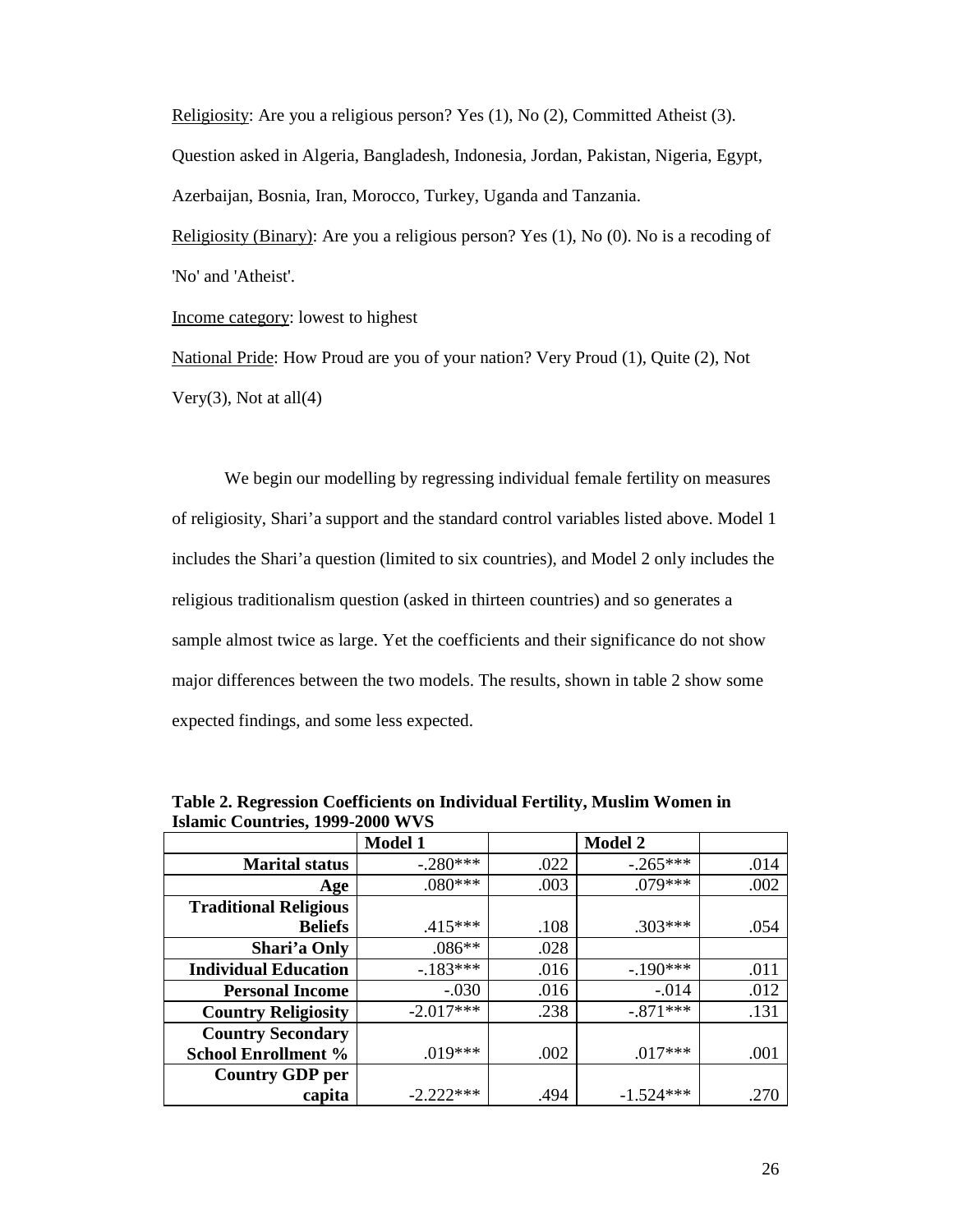| <b>Country Population</b> |             |      |            |      |
|---------------------------|-------------|------|------------|------|
| $65+$                     | $-0.464***$ | .060 | $-.596***$ | .047 |
| constant                  | $1.910**$   | .594 | $1.861***$ | .389 |
| $\mathbf{R}^2$            | .403        |      | .432       |      |
|                           | 2682        |      | 4828       |      |
| .<br>- - -                | ---         |      |            |      |

\*p<.05; \*\*p <.01; \*\*\*p < .001

NB: Country Total Fertility Rate was dropped from the analysis due to problems with multicollinearity. Note that the question on Shari'a was only asked in six countries while that on religious belief was asked in thirteen countries. Its coefficient sign has been reversed here for easier interpretation. See methodology section for the list of countries.

Marital status and age are standard controls which show similar strong relationships to individual female fertility in all countries. Otherwise, education, at both the individual and country levels, has the strongest effect, along with the proportion of elderly people in a society (an indirect measure of a country's fertility and age structure).<sup>5</sup> Higher GDP per capita is related to lower individual fertility. However, the story is not purely structural. We see, for example, that religious traditionalism (with respect to hell, heaven, sin, afterlife) and approval of Shari'a law are significant predictors of fertility.

Traditional religious belief shows a robust effect in these models, and support for Shari'a law - a measure of political Islamist attitudes - is also a significant predictor of fertility at the p<.01 level. Tests with religious attendance show no significant effects when a control for religious traditionalism remains, but attendance emerges as significant when belief is removed from the model. Questions which measure female respondents' view of whether nonreligious people are fit for public office or whether it is better for political leaders to be 'strongly religious' are also significantly correlated with fertility (though slightly more weakly than is true for the Shari'a question).

This brings us to the conundrum that higher country religiosity is strongly and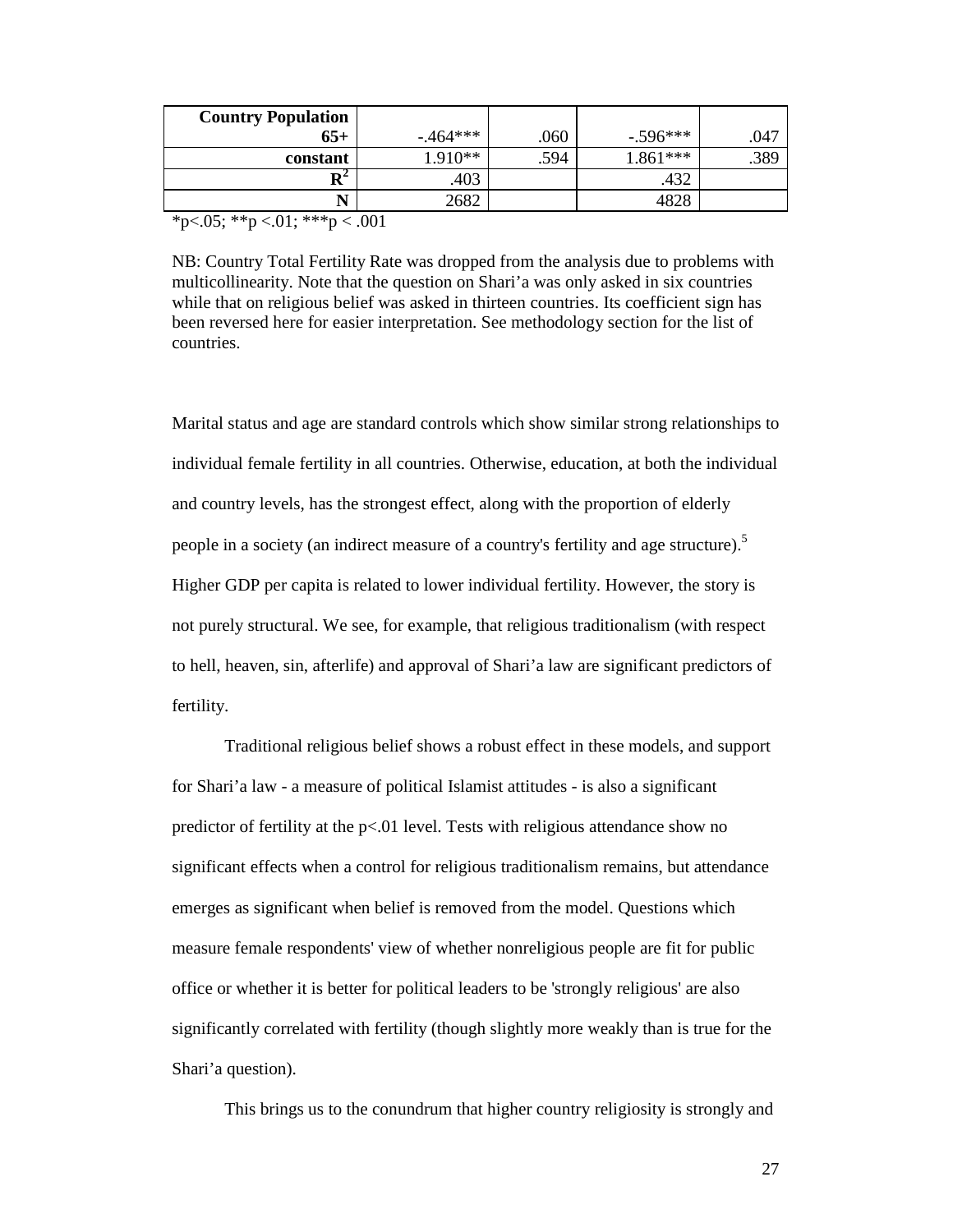significantly correlated with lower fertility. This is particularly surprising in view of the fact that the relationship is precisely the opposite across the full WVS dataset. Upon closer examination, we find that the difference is particularly pronounced in developing countries. As table 3 shows, a more religious country is associated with lower individual fertility in developing Muslim countries, but with higher individual fertility in non-Muslim developing countries. Note here that the religiosity of a country is compiled as an aggregate of individual responses to the question, 'Are you a religious person?' with the answers being 'yes', 'no', or 'committed atheist'. This could therefore be interpreted as a measure of the strength of religion as a social norm rather than of religious traditionalism or Islamism.

|                               | <b>Muslim</b> |       | Non-          |       |
|-------------------------------|---------------|-------|---------------|-------|
|                               |               |       | <b>Muslim</b> |       |
| <b>Marital status</b>         | $-.272***$    | .015  | $-.274*$      | .012  |
| Age                           | .088***       | .002  | $.054***$     | .002  |
| <b>Individual Religiosity</b> | $-.178$       | .095  | $-.093$       | .054  |
| <b>Individual Education</b>   | $-.050***$    | .006  | $-.045***$    | .005  |
| <b>Personal Income</b>        | $-.032*$      | .013  | $-.006$       | .011  |
| <b>Country Religiosity</b>    | $-1.577***$   | .181  | $.109***$     | .021  |
| <b>Country Secondary</b>      |               |       |               |       |
| <b>School Enrolment %</b>     | $.012**$      | .004  | $.012***$     | .002  |
| <b>Country GDP per</b>        |               |       |               |       |
| capita                        | $-.139$       | .578  | $-1.297***$   | .202  |
| <b>Country Population</b>     |               |       |               |       |
| $65+$                         | $-.753***$    | .070  | $-181***$     | .010  |
| <b>Country Female %</b>       | .165          | .097  | $-.118***$    | .029  |
| constant                      | $-3.287$      | 4.981 | $6.637***$    | 1.369 |
| ${\bf R}^2$                   | .438          |       | .533          |       |
| ${\bf N}$                     | 2817          |       | 3585          |       |

**Table 3. Regression Coefficients on Individual Fertility, Women, 1999-2000 WVS, Countries with GDP per Capita<\$5,000**

 $*p<0.05$ ;  $*p<0.1$ ;  $**p<0.01$ 

NB: Country Total Fertility Rate was dropped from the analysis due to problems with multicollinearity.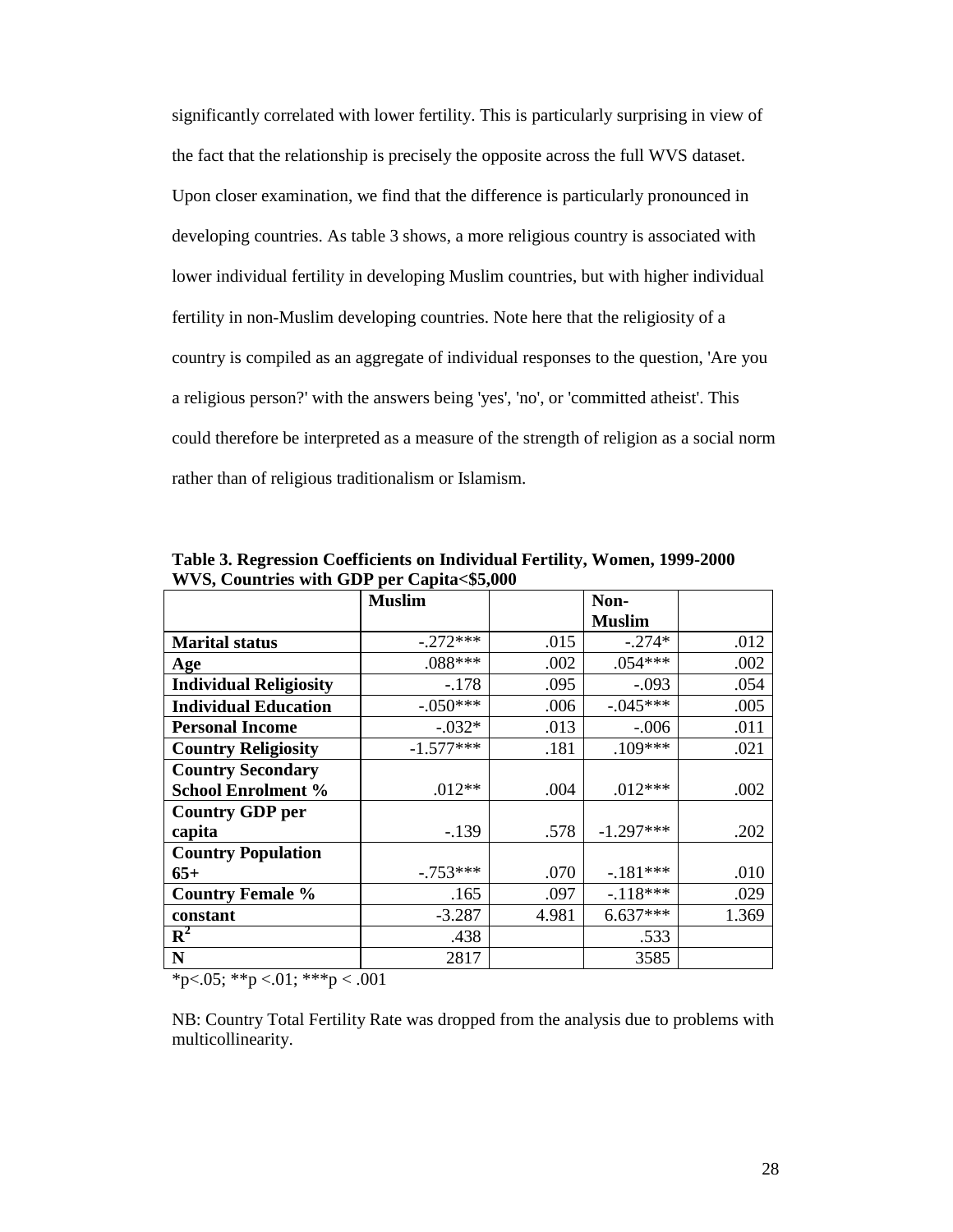Few surveys which ask detailed questions on Muslim political attitudes include items on fertility. However, a recent survey of 18-25 year-olds in Egypt and Saudi Arabia asked respondents to specify whether they belief their countries would benefit from lower fertility.<sup>6</sup> The survey also asked about political Islamist attitudes. Figures 10 and 11 below show that in the case of both support for Shari'a law<sup>7</sup> and an Islamic government<sup>8</sup>, Islamists are more likely to favour pronatalist policies than non-Islamist Muslims. For instance, those who feel that the government should implement Shari'a or that an Islamic government where the religious authorities have 'absolute power' is 'very good' only favour lower fertility by a 60:40 ratio, compared to 90:10 among those who view Shari'a as 'less important' or an Islamic government as 'fairly bad'.<sup>9</sup> These data do not directly tap fertility behaviour, but are revealing in that 18-25 year-olds are likely to be at the beginning of their fertility odysseys and thus offer a potential glimpse of what the future may hold.



**Figure 10.** 

Source: Calculated from Moaddel et al. 2005.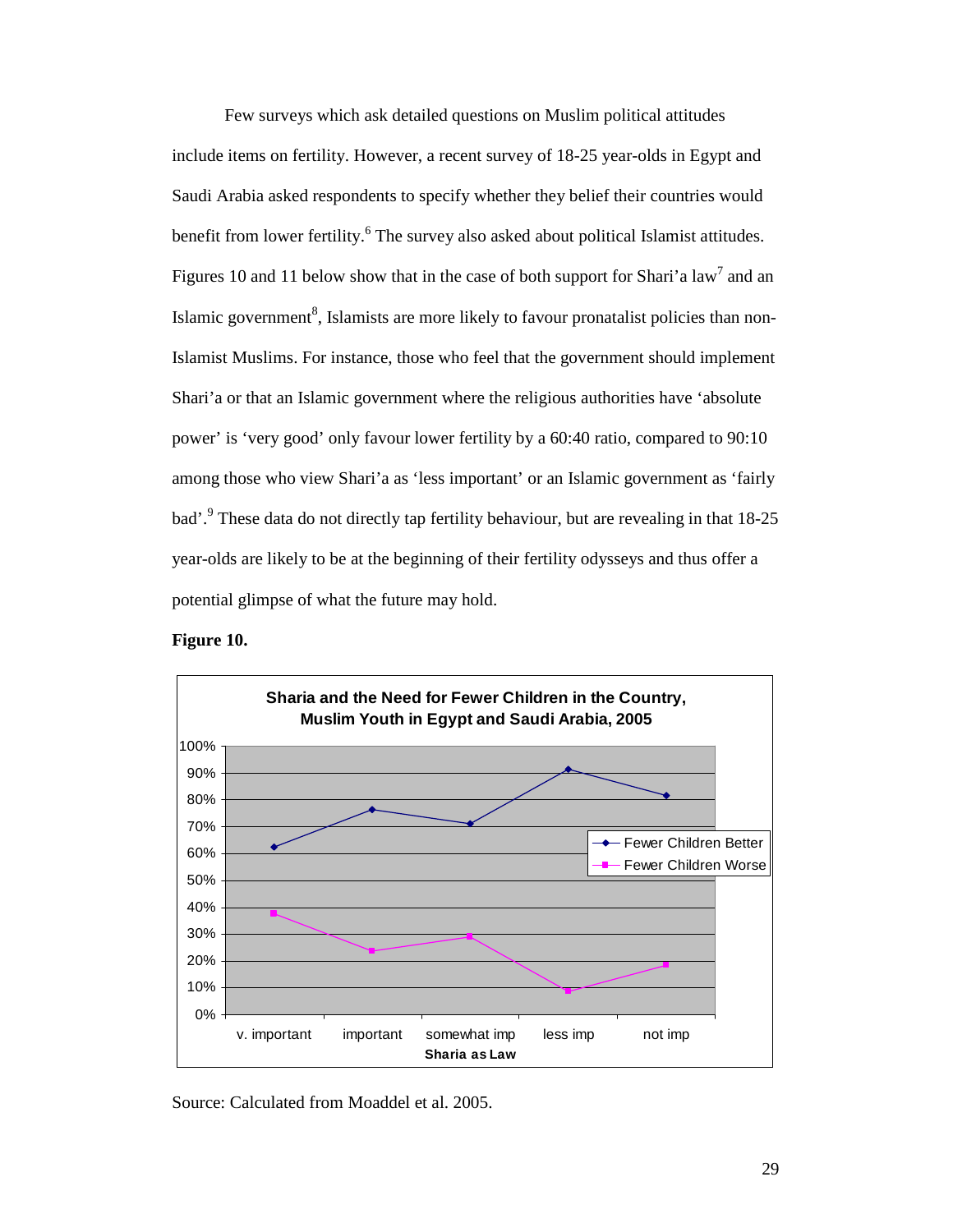



Source: Calculated from Moaddel et al. 2005

Religiosity in the Muslim World

 Clearly religious fertility is only one part of the equation when it comes to religious change. Muslims who are religious, and those who hold Islamist beliefs, are more fertile than nonreligious Muslims, though the differential is not as striking as in the Mormon or Israeli-Jewish cases. (Hout, Greeley and Wilde 2001; Fargues 2000) Muslim secularisation - both in terms of a decline in religious belief or a decline in support for Islamist political values like Shari'a law - could offset the fertility advantage of religious and/or Islamist Muslims in Islamic societies. Evidence for this could come in the form of lower religiosity among emerging, modernising segments of the population, i.e. younger, urban or educated Muslims. Older, rural and less educated populations would be expected to decline as the region develops, ushering in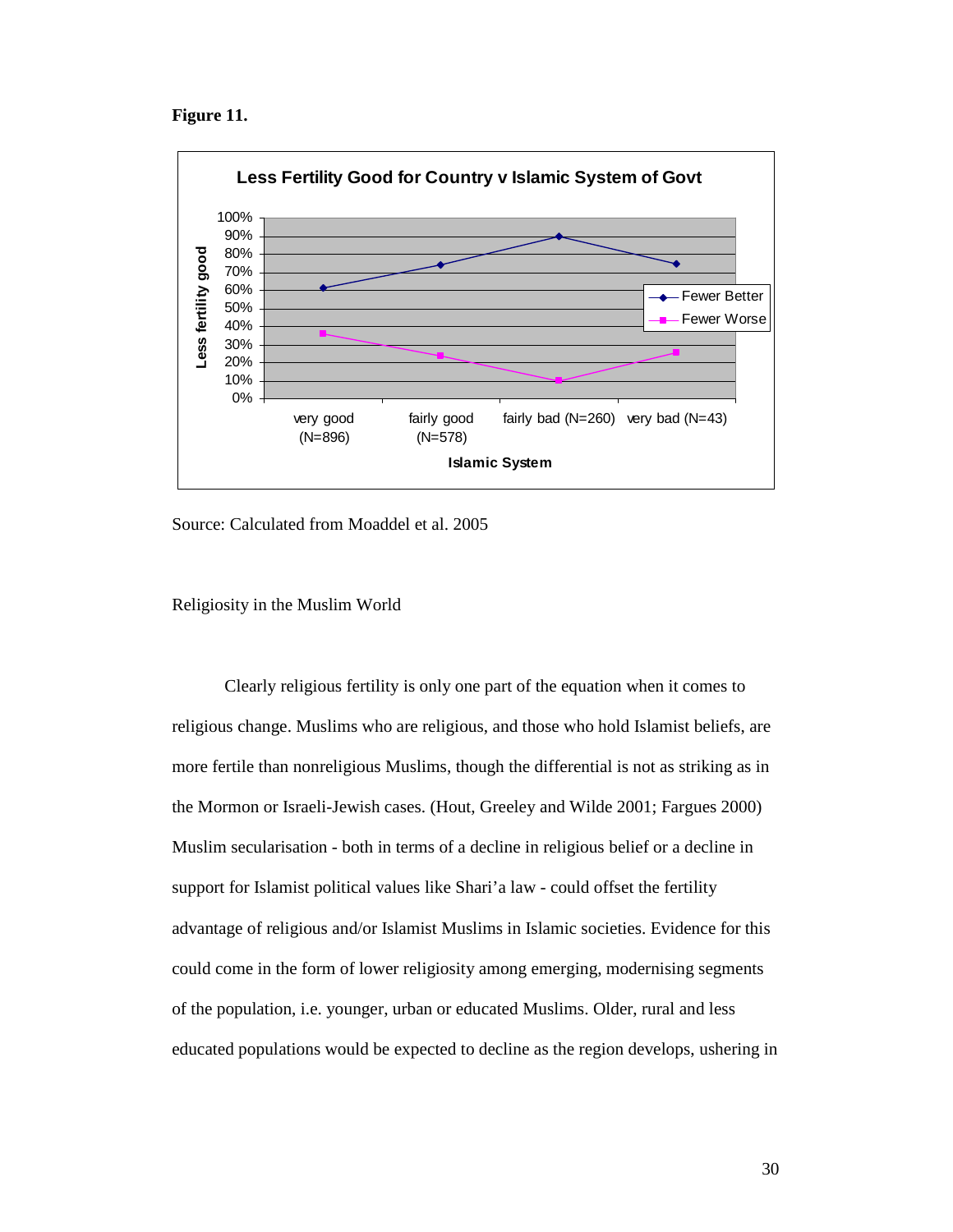more secular attitudes. These could counteract or efface the effect of religious fertility.

To investigate Muslim religious dynamics, we turn our attention to patterns of Muslim religiosity in the WVS. The WVS data on Muslim countries are limited to the 1999-2000 survey wave, so we cannot parse out life-cycle from cohort effects. That said, multivariate models of whether an individual is religious (1) or not (0) show that age does not correlate well with religiosity. Unlike most western societies, younger Muslims in Islamic countries (apart from those under age 24) are no more likely to be nonreligious than their parents. (See figure 12) Curiously, this reinforces intra-European survey data from the 2004 wave of the ESS, which finds that there is no pattern of decline in religious attendance across European Muslim age categories, in contrast to the pattern for other (Christian) religious affiliations. (See figure 13)





Source WVS 1999-2000. N=15197 cases. Question asked in Algeria, Bangladesh, Indonesia, Jordan, Pakistan, Nigeria, Egypt, Azerbaijan, Bosnia, Iran, Morocco, Turkey, Uganda and Tanzania.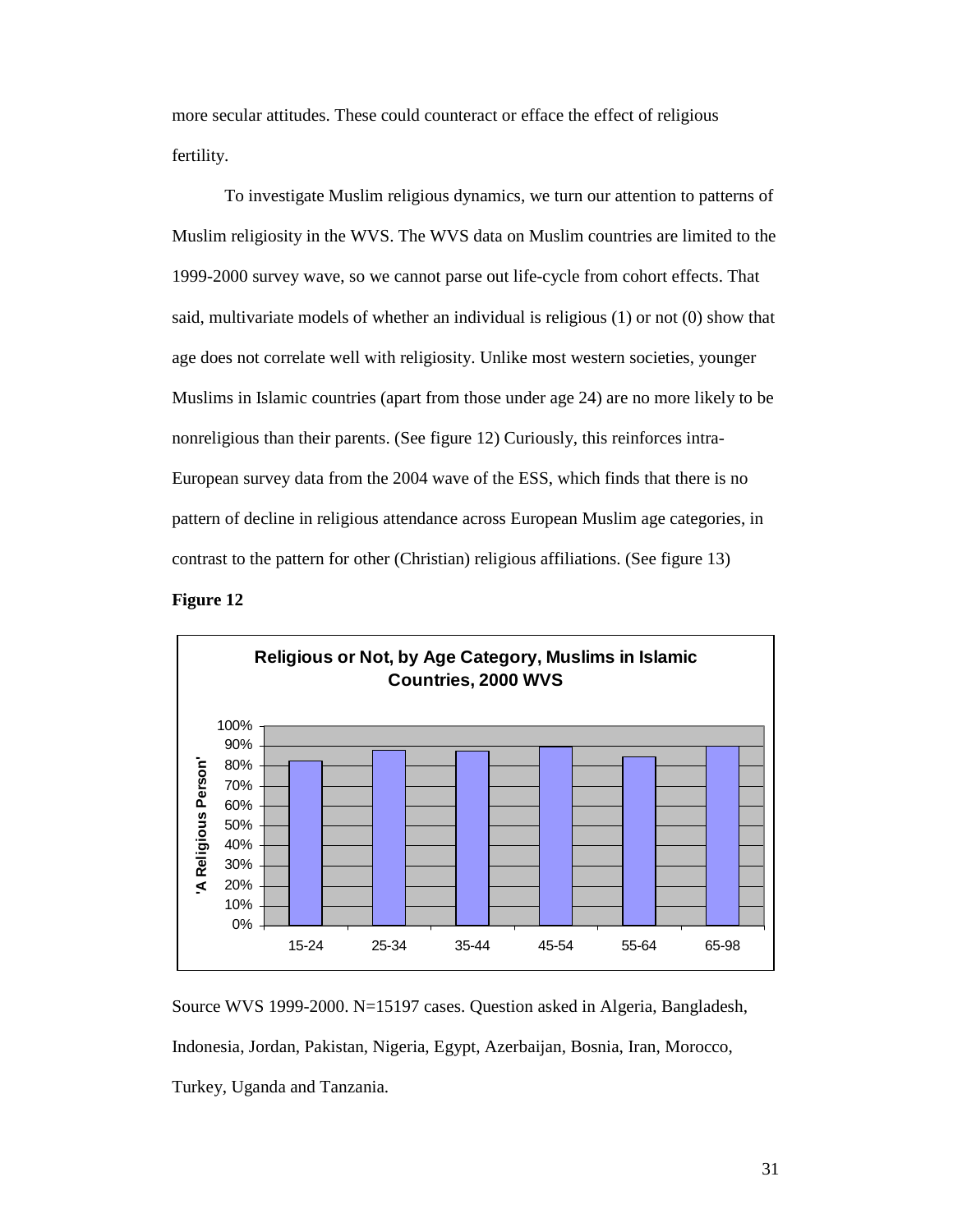**Figure 13** 



Source: European Social Survey (pooled sample), 2004

 These findings are confirmed in logistic regressions of a religious dummy variable (1-yes, 0-no) on a series of estimators. Table 4 shows the results of this analysis across between nine and thirteen Muslim countries, depending on the model. Model 1 provides estimates for a fixed-effects model with a control for town size. Model 2 estimates a model which controls for town size but uses World Bank country indicators as level 2 controls. Finally, model 3 drops town size (not asked in four countries) and thereby expands the dataset but reduces model specificity.

| $\mathbf{C}$ of $\mathbf{C}$ and $\mathbf{C}$ and $\mathbf{C}$ and $\mathbf{C}$ and $\mathbf{C}$ |                |      |                |      |                |      |
|--------------------------------------------------------------------------------------------------|----------------|------|----------------|------|----------------|------|
|                                                                                                  | <b>Model 1</b> | S.E. | <b>Model 2</b> | S.E. | <b>Model 3</b> | S.E. |
| <b>Marital Status</b>                                                                            | $-0.947**$     | .017 | $-0.946**$     | .017 | $-0.955**$     | .013 |
| $Age:25-34$                                                                                      | $1.403***$     | .130 | $1.422***$     | .133 | $1.316***$     | .099 |
| Age: 35-44                                                                                       | $1.452**$      | .162 | $1.387**$      | .157 | $1.198*$       | .106 |
| Age: 45-54                                                                                       | $2.072***$     | .284 | 1.858***       | .258 | 1.469***       | .154 |
| Age: 55-64                                                                                       | $1.547**$      | .217 | 1.308          | .183 | 1.165          | .130 |
| Age:65-98                                                                                        | $2.588***$     | .579 | $2.117**$      | .483 | $1.424*$       | .214 |
| <b>Income Category</b>                                                                           |                |      |                |      | $-0.947***$    | .014 |

**Table 4. Logistic Regression Coefficients on Religiosity, Muslims in Islamic Countries, 1999-2000 WVS**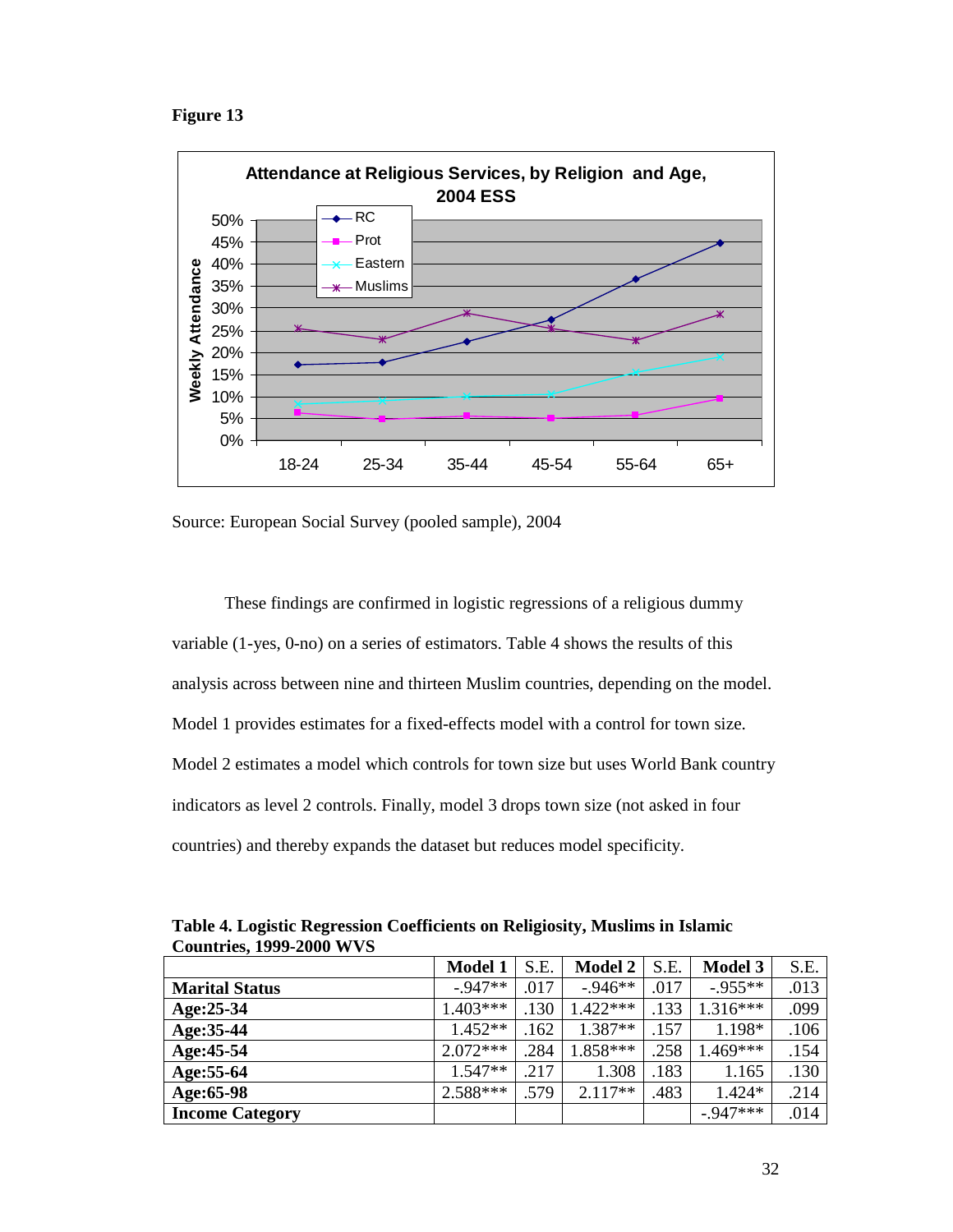| (Not) Proud of Nation                | $-.641***$  | .034 | $-.581***$ | .032 | $-.674***$          | .024  |
|--------------------------------------|-------------|------|------------|------|---------------------|-------|
| <b>Sex</b>                           | $1.464***$  | .095 | $1.371***$ | .091 | 1.281***            | .065  |
| <b>E: Primary</b>                    | $-0.795$    | .099 | $-.547***$ | .067 | $-.783*$            | .074  |
| E:>Secondary                         | $-.908$     | .136 | $-.717*$   | .107 | $-.839$             | .106  |
| <b>E:Secondary Tech.</b>             | $-.680**$   | .085 | $-.589***$ | .072 | $-.586***$          | .061  |
| E:>Secondary (Univprep)              | $-.665**$   | .092 | $-.461***$ | .063 | $-.583***$          | .067  |
| <b>E:Secondary (Univprep)</b>        | 1.032       | .131 | $-.655***$ | .079 | $-.672***$          | .066  |
| <b>E:Some University</b>             | 1.026       | .148 | $-.688**$  | .097 | $-.813$             | .101  |
| <b>E:University</b>                  | 1.108       | .149 | $-.749*$   | .097 | $-0.681***$         | .073  |
| $T:2,000-5,000$                      | 1.313       | .195 | 1.697**    | .258 |                     |       |
| T:5,000-10,000                       | 1.354*      | .207 | $2.295***$ | .357 |                     |       |
| T:10,000-20,000                      | 1.338       | .228 | $2.863***$ | .500 |                     |       |
| T:20,000-50,000                      | $-.781$     | .121 | $1.859***$ | .305 |                     |       |
| $T:50,000-100,000$                   | $-.721*$    | .116 | $1.596**$  | .269 |                     |       |
| T:100,000-500,000                    | 1.133       | .181 | $2.730***$ | .481 |                     |       |
| T: over 500,000                      | $-.674**$   | .095 | 1.230      | .175 |                     |       |
| <b>Algeria</b>                       | $-.028***$  | .008 |            |      | $-.046***$          | .028  |
| <b>Bangladesh</b>                    | $-147***$   | .044 |            |      | $-.317$             | .190  |
| Bosnia & Herzegovina                 | $-.162***$  | .051 |            |      | $-.284*$            | .173  |
| Indonesia                            | $-0.042***$ | .012 |            |      | $-.112***$          | .067  |
| <b>Iran</b>                          |             |      |            |      | $-.187**$           | .112  |
| <b>Jordan</b>                        | $-131***$   | .038 |            |      | $\overline{-213^*}$ | .128  |
| <b>Morocco</b>                       |             |      |            |      | $-466$              | .288  |
| <b>Nigeria</b>                       | $-.406**$   | .128 |            |      | 1.622               | 1.057 |
| <b>Pakistan</b>                      | $.128***$   | .038 |            |      | $-.195**$           | .117  |
| <b>Turkey</b>                        |             |      |            |      | $-142**$            | .084  |
| Egypt                                | 1.266       | .401 |            |      | 2.267               | 1.394 |
| <b>Tanzania</b>                      |             |      |            |      | $-.428$             | .266  |
| <b>Country Religiosity</b>           |             |      | $5.946***$ | .500 |                     |       |
| Country (log) GDP per capita         |             |      | $2.141***$ | .289 |                     |       |
| <b>Country Secondary Enrolment %</b> |             |      | $-.998$    | .002 |                     |       |
| <b>Country Population 65+</b>        |             |      | $2.146***$ | .201 |                     |       |
| $\mathbf N$                          | 10347       |      | 9893       |      | 14301               |       |
| Pseudo $\overline{R^2}$              | .219        |      | .202       |      | .135                |       |

Notes: E=education, T=town size. Reference categories: Age: 18-24; Education: less than Primary; Townsize: less than 2000 residents; Country: Uganda. NB: Town size variable reduces number of countries from 13 to 9 countries.

Model 1 shows that all age categories are more religious than the youngest, 18-24 category, and the over-65 group is most religious. However, there is fluctuation in religiosity across age groups rather than a linear trend, suggesting an absence of clear evidence for secularisation as in the case of Catholic Europe, for example. Education also seems to reduce religiosity (as compared to those with less than primary), an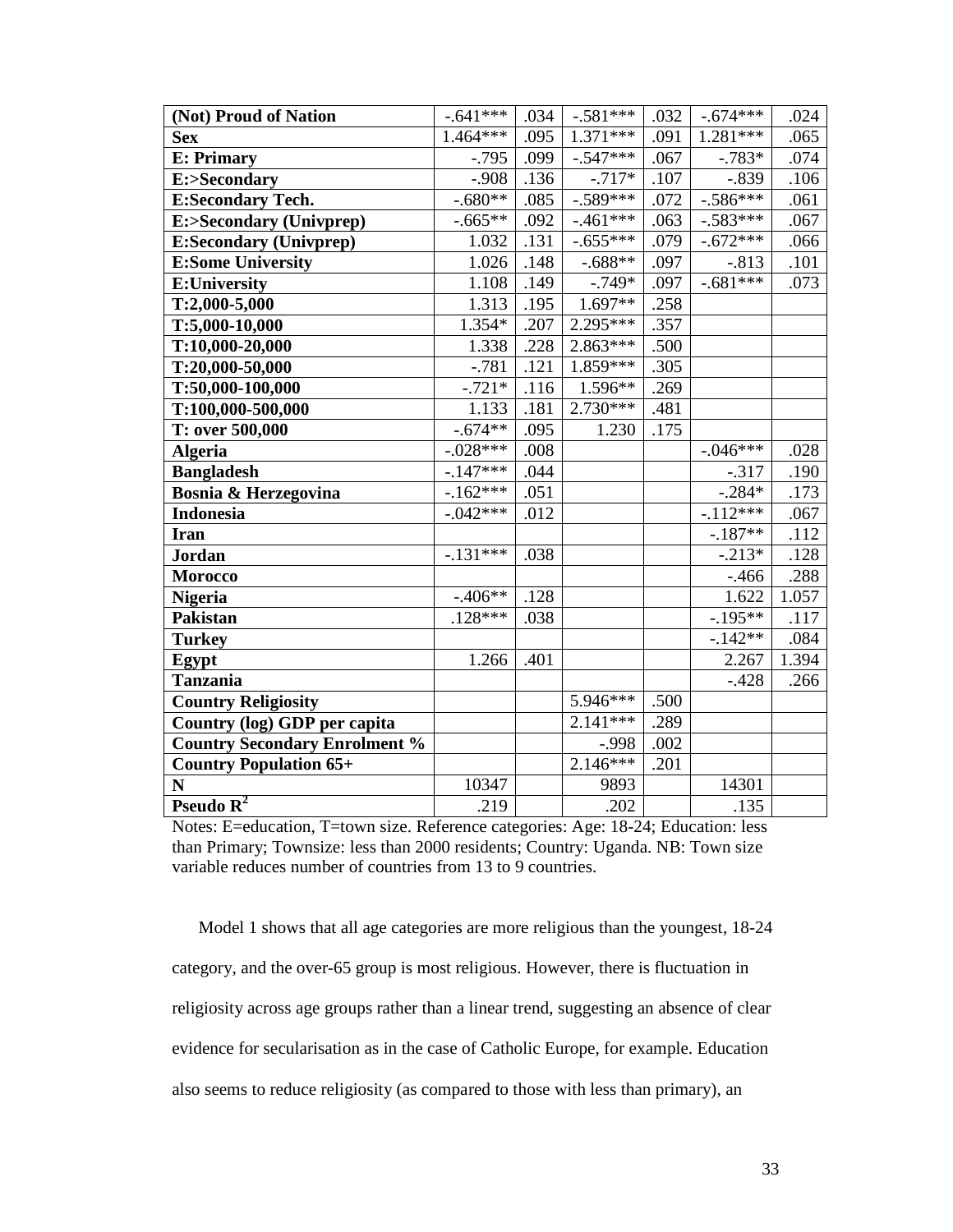effect which is clearest with regard to secondary schooling but encompasses both primary and university education. On the other hand, aggregate secondary education levels within a country had no significance for religiosity.

Income was not significant in the first two models and led to over a thousand deleted cases. Moreover, controlling for it did not affect other estimates (including education) enough to warrant its inclusion. In model 3, however, income does emerge as highly significant, though not enough to affect the importance of the education coefficients. Wealthier individuals may be less religious than poorer people, but at country level, the wealthier Muslim countries tend to be more religious. This may be attributable to the fact that many wealthier countries are in the Middle East (oil producing or otherwise). Marital status had a significant impact in the expected direction, with increasingly less conventional non-married categories less religious than married.

Town size likewise had a significant effect in most models. The effect of larger town size (above the reference category of rural dwellers) is generally to increase rather than lower religiosity levels, contrary to popular perception. This seems to fly in the face of secularisation arguments which would place weight on urbanisation as a force for secularisation. Having said this, the fixed-effects model shows somewhat weaker results for both town size and education, both of which lose much of their significance when country intercepts are applied.

The salutary impact of national pride on individual religiosity was also a robust finding, casting some doubt on theories which juxtapose Islamism and nationalism. Nations may be western colonial inventions that divided the mythical Umma, and nationalist parties often oppose Islamists, but Zubaida seems correct to connect Islamism and nationalism to similar sentiments. (Zubaida 2004) In terms of particular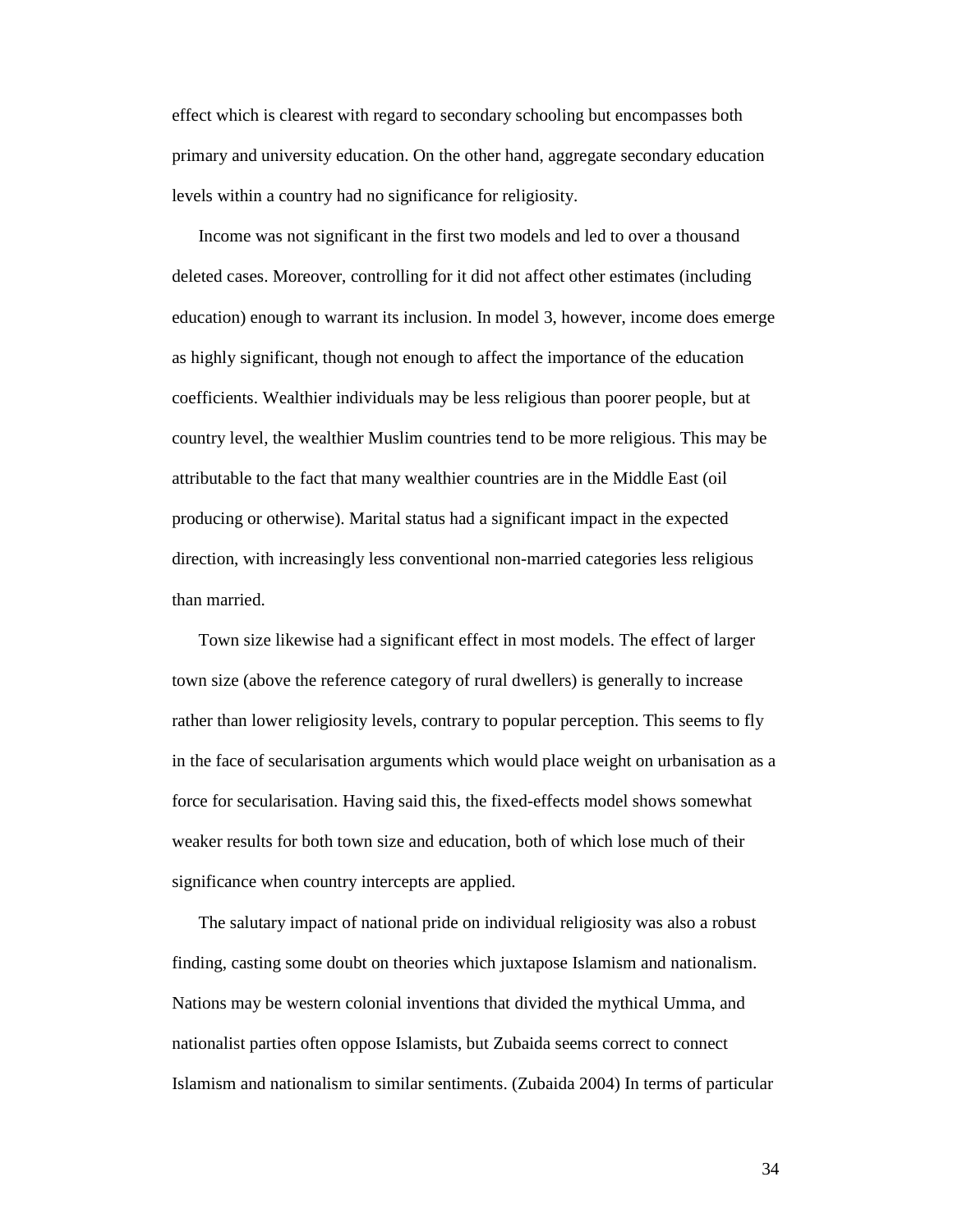nations, many countries showed significant negative coefficients when compared to Uganda (whose Muslims are 94% religious), notably Algeria and Indonesia, but also Pakistan, Turkey and Iran. Note that these results must be interpreted relative to the high degree of religiosity prevailing in the Muslim world. Even so, given the strongly religious character of Iran (95% religious) and Pakistan (91% religious), among others, it may be premature to read too much into the country parameters apart from Algeria and Indonesia where nonreligiosity is at a higher level.

### Support for Shari'a Law

 Moving from mere religiosity to Shari'a support, the WVS' most important measure of Islamism, we find that age tends to predict a modestly stronger pro-Shari'a orientation. Those 65 and older are especially supportive of Shari'a. (See figure 14) Higher education, as with youth, tends to moderately depress support for Shari'a law, with the important caveat that this only seems to be true of secondary education rather than university - which appears to be associated with *more* pro-Shari'a attitudes (see figure 15). This could be related to the more politicised context of universities, hence an identity with Islamism in the context of international or domestic politics may be more likely. In support of this view, Zubaida remarks that Shari'a's appeal is more a function of its political symbolism of defiant identity than its ethical attractiveness. (Zubaida 2003) This finding is especially interesting given the observation that jihadis from Islamic countries tend to have a more educated, often university-trained, profile than the general populace in those countries. (Pape 2005)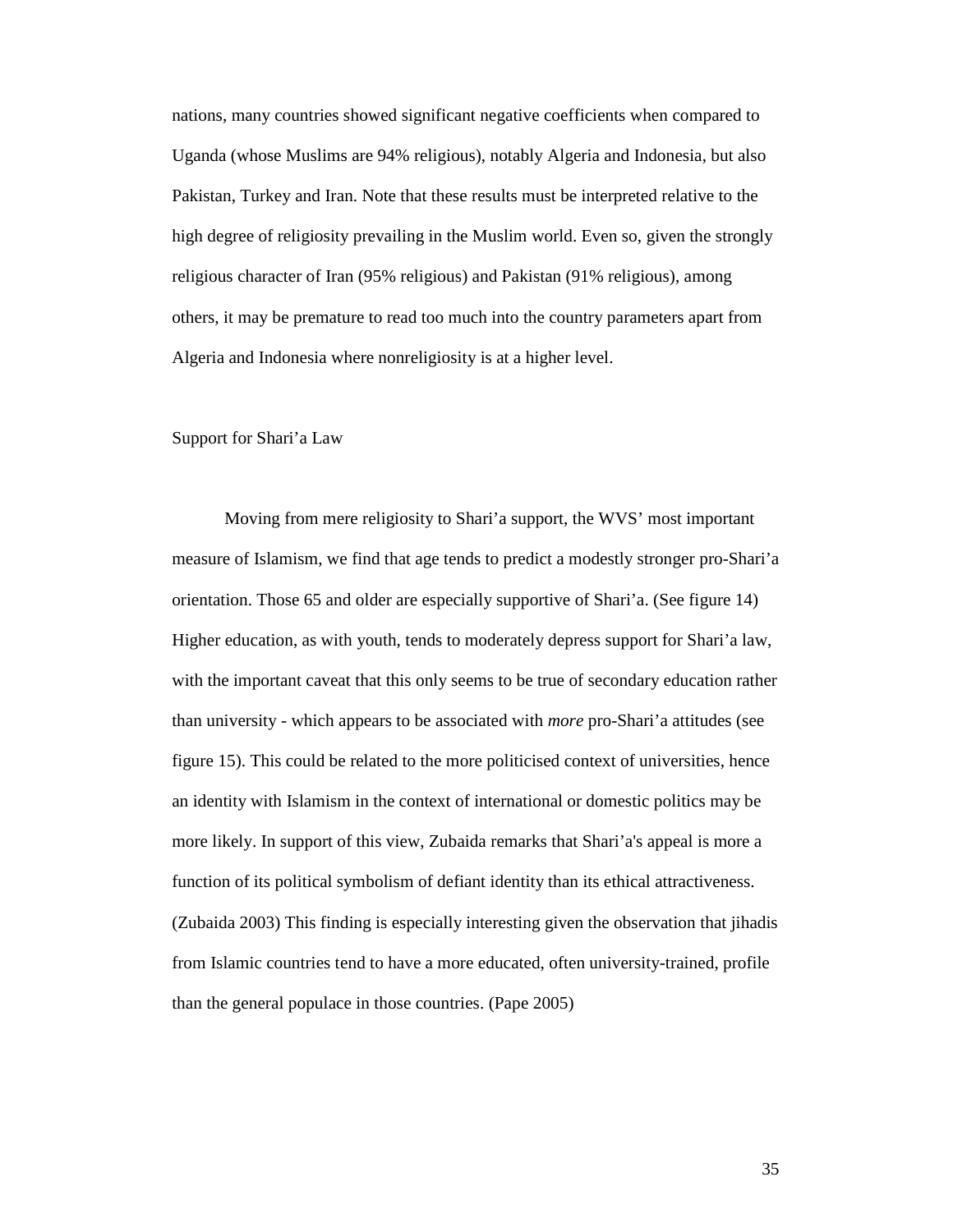



Source: WVS 1999-2000. N = 7436 respondents. Asked in Algeria, Bangladesh,

Indonesia, Jordan, Pakistan, Nigeria and Egypt.

# **Figure 15.**



Source: WVS 1999-2000. N = 7412 respondents. Asked in Algeria, Bangladesh,

Indonesia, Jordan, Pakistan, Nigeria and Egypt.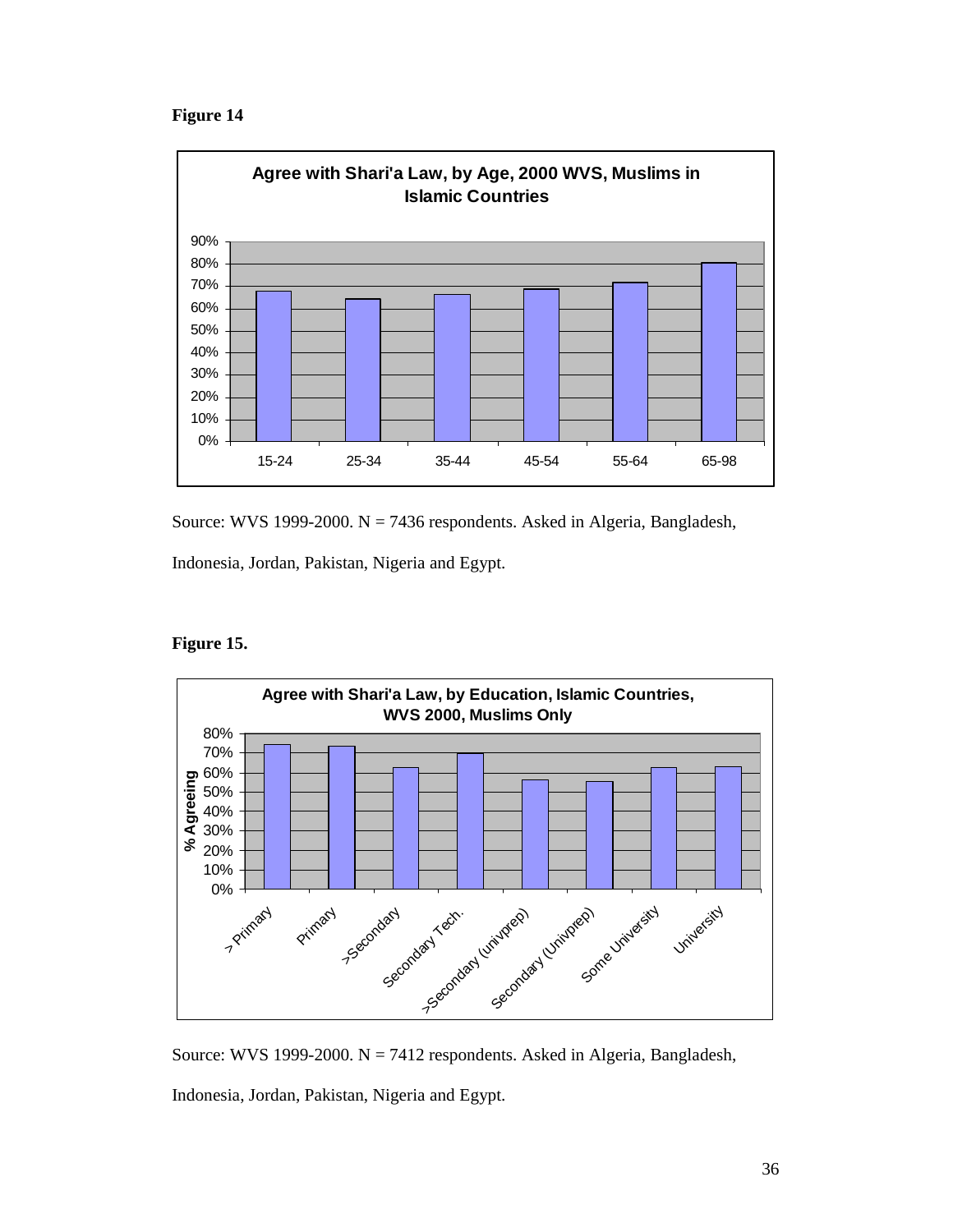Multivariate models which specify support for Shari'a Law as the dependent variable help us make sense of these patterns. Table 5 shows models which differ only in their inclusion or exclusion of a variable for fertility (as this is a very significant variable but was often unanswered, and thus causes 25 percent of cases to be dropped).

|                         | Model 1     | S.E. | <b>Model 2</b> | S.E. |
|-------------------------|-------------|------|----------------|------|
| <b>Children</b>         |             |      | $-.027**$      | .008 |
| <b>Marital Status</b>   | $-.005$     | .007 | $-.022*$       | .010 |
| Age:25-34               | .060        | .038 | $.170**$       | .053 |
| Age: 35-44              | .070        | .043 | $.191**$       | .057 |
| Age: 45-54              | .089        | .050 | $.229**$       | .064 |
| Age: 55-64              | $-.047$     | .055 | .123           | .070 |
| Age:65-98               | $-.022$     | .069 | .151           | .083 |
| sex                     | $.063*$     | .025 | .037           | .029 |
| <b>E: Primary</b>       | .074        | .041 | .063           | .044 |
| E:>Secondary            | $.199***$   | .055 | $.210**$       | .062 |
| <b>E:Secondary</b>      |             |      |                |      |
| Tech.                   | $.232***$   | .041 | .233***        | .047 |
| E:>Secondary            |             |      |                |      |
| (Univprep)              | .375***     | .058 | .284 ***       | .072 |
| <b>E:Secondary</b>      |             |      |                |      |
| (Univprep)              | .387***     | .046 | .424 ***       | .055 |
| E:Some                  |             |      |                |      |
| <b>University</b>       | $.345***$   | .051 | $.347***$      | .062 |
| <b>E:University</b>     | $.293***$   | .046 | $.272***$      | .054 |
| $T:2,000-5,000$         | $-.075$     | .059 | $-.066$        | .066 |
| T:5,000-10,000          | $-155**$    | .058 | $-.178**$      | .066 |
| T:10,000-20,000         | $-191**$    | .064 | $-.289***$     | .074 |
| T:20,000-50,000         | $-.172**$   | .061 | $-.258***$     | .071 |
| T:50,000-100,000        | $-.213**$   | .069 | $-.207*$       | .083 |
| T:100,000-500,000       | $-312***$   | .069 | $-.341***$     | .080 |
| T: over 500,000         | $-.035$     | .058 | $-.106$        | .067 |
| (Not) Proud of          |             |      |                |      |
| <b>Nation</b>           | $.104***$   | .023 | .133***        | .027 |
| <b>Country</b>          |             |      |                |      |
| <b>Religiosity</b>      | $-.264***$  | .035 | $-.295***$     | .045 |
| Country (log)           |             |      |                |      |
| GDP per capita          | $-0.997***$ | .059 | $-1.021***$    | .069 |
| <b>Country Tertiary</b> |             |      |                |      |
| <b>Education</b>        | $.007**$    | .002 | $.010***$      | .003 |

**Table 5. Regression Coefficients on Disagreement with Shari'a law, Muslims in Islamic Countries, 1999-2000 WVS**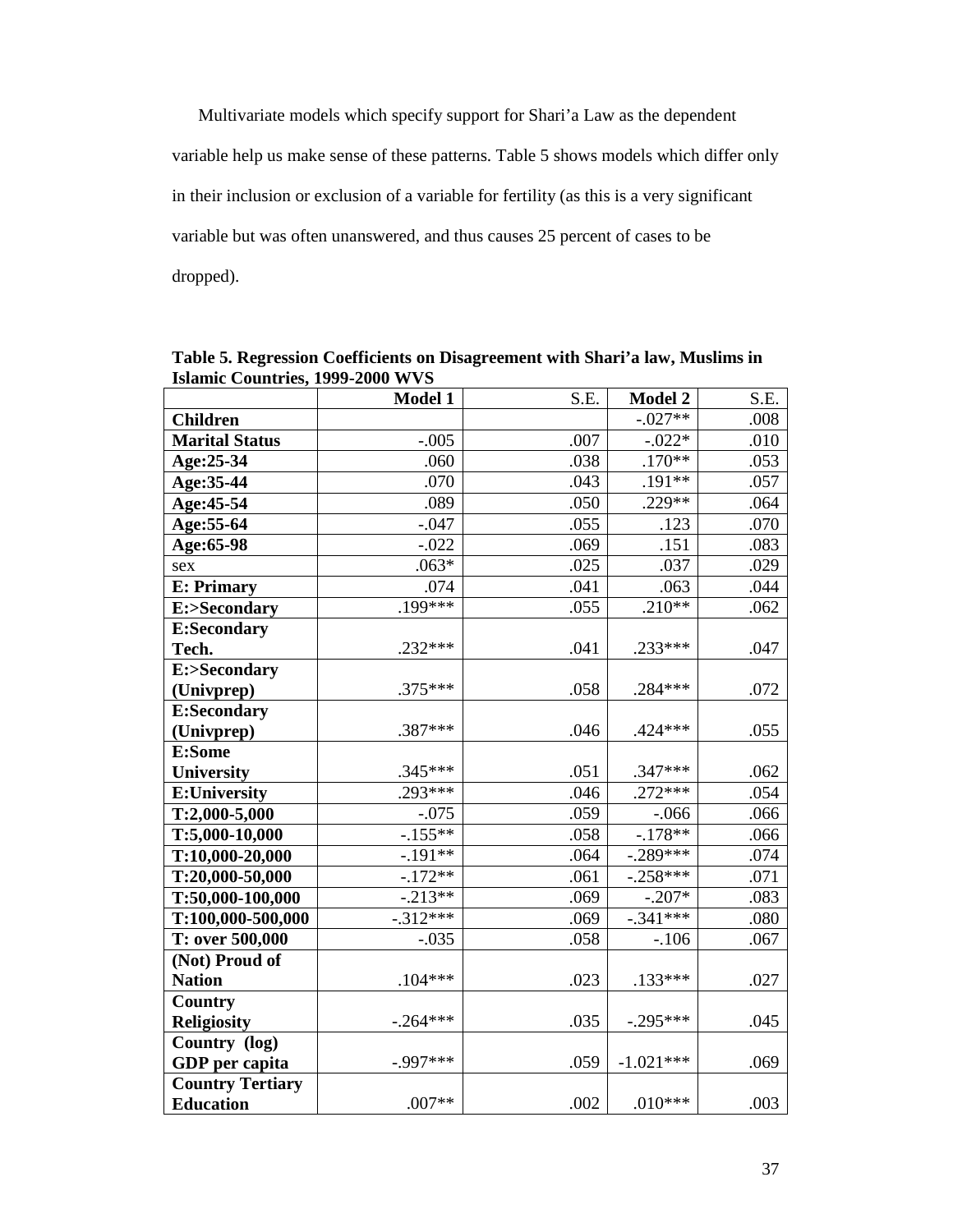| <b>Country Total</b>  |             |      |             |      |
|-----------------------|-------------|------|-------------|------|
| <b>Fertility Rate</b> | $-452***$   | .038 | $-0.449***$ | .043 |
| cons                  | $11.328***$ | .581 | $11.523***$ | .676 |
|                       |             |      |             |      |
|                       | 8548        |      | 6536        |      |
| ${\bf R}^2$           | 123         |      | .139        |      |

Notes: E=education, T=town size. Reference categories: Age: 18-24; Education: less than Primary; Townsize: less than 2000 residents; NB: Children variable reduces the number of cases by about 25 percent. Shari'a Question asked in Algeria, Bangladesh, Indonesia, Jordan, Pakistan, Nigeria and Egypt.

Before attending to the small differences between the models, let us examine where they agree. First of all, the patterns here largely reflect those found in the religiosity models in table 4. Country religiosity is associated with more pro-Shari'a sentiment, just as it is associated with greater individual religiosity. Higher GDP per capita is also associated with greater support for Shari'a law, as with religiosity. National pride bears a similar relationship to religion: disproportionately predicting support for Shari'a Law and vice-versa. In addition, married respondents are more pro-Shari'a, as are those with children. Higher fertility rates in a country predict a more pro-Shari'a orientation. We found similar results in our religiosity models.

With respect to education, schooling at primary or above leads to a growing disagreement with Shari'a Law. In addition to individual education, country-wide tertiary education levels significantly reduce pro-Shari'a sentiment (secondary levels were nearly as significant, in the same direction). The town size coefficients also look much the same in this model as in the religiosity ones. Namely, that town size behaves in a diametrically opposed way to education, with residence in urban areas of 2,000 to 500,000 generally associated with more pro-Shari'a views than rural areas. This may be picking up some of what other observers have noted with respect to Islamism's popularity in medium-city regions like the Nile delta.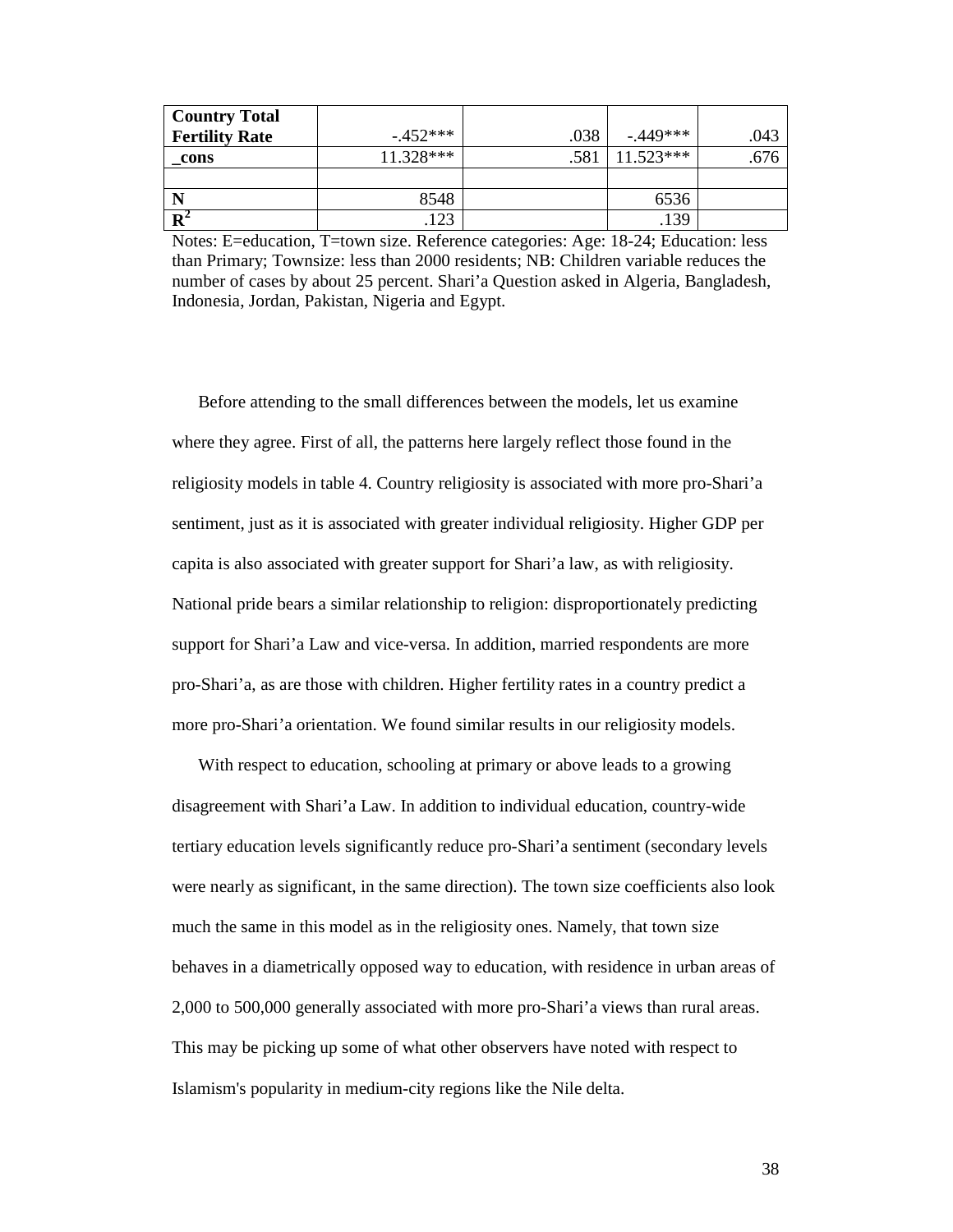The results for age are somewhat less conclusive, but are the only major predictor to differ markedly from the religiosity model's findings. In the second Shari'a model, those aged 25-54 seem less supportive of Shari'a than younger or older respondents, though the effect does not appear in model 1. This forms a notable contrast with the religiosity models, where older respondents seemed more religious than the 18-24s.

### Conclusion

We began our analysis with an overview of demographic theories of religious change, noting that both demographic and social sources of religious change need to be combined in order to yield a meaningful picture of future trends in religiosity and fertility in the Muslim world. First, we remark that trends at the macro level seem to diverge from those at the micro level. Most Muslim countries are working to reduce their fertility through family planning. Conservative Muslim regimes were more reluctant to embrace these changes, but have now begun to do so, the most dramatic case being post-revolutionary Iran. This is being resisted by radical Islamist factions, as with Ahmadinedjad in Iran or the Taliban in Afghanistan, but thus far the valence of change in most Muslim societies is trending toward consolidated fertility decline.

These are, however, state-level trends. Move to the individual-level and the picture changes. True, increased education levels are associated with lower fertility among Muslim respondents in Islamic countries, as previous studies have found. But, contrary to some previous research, we find that both Muslim religiosity and support for Shari'a Law are associated with higher fertility, suggesting that there is potential for growth in the Islamist religious population of Muslim societies, though the impact of higher education may counteract this. There is also a complex relationship between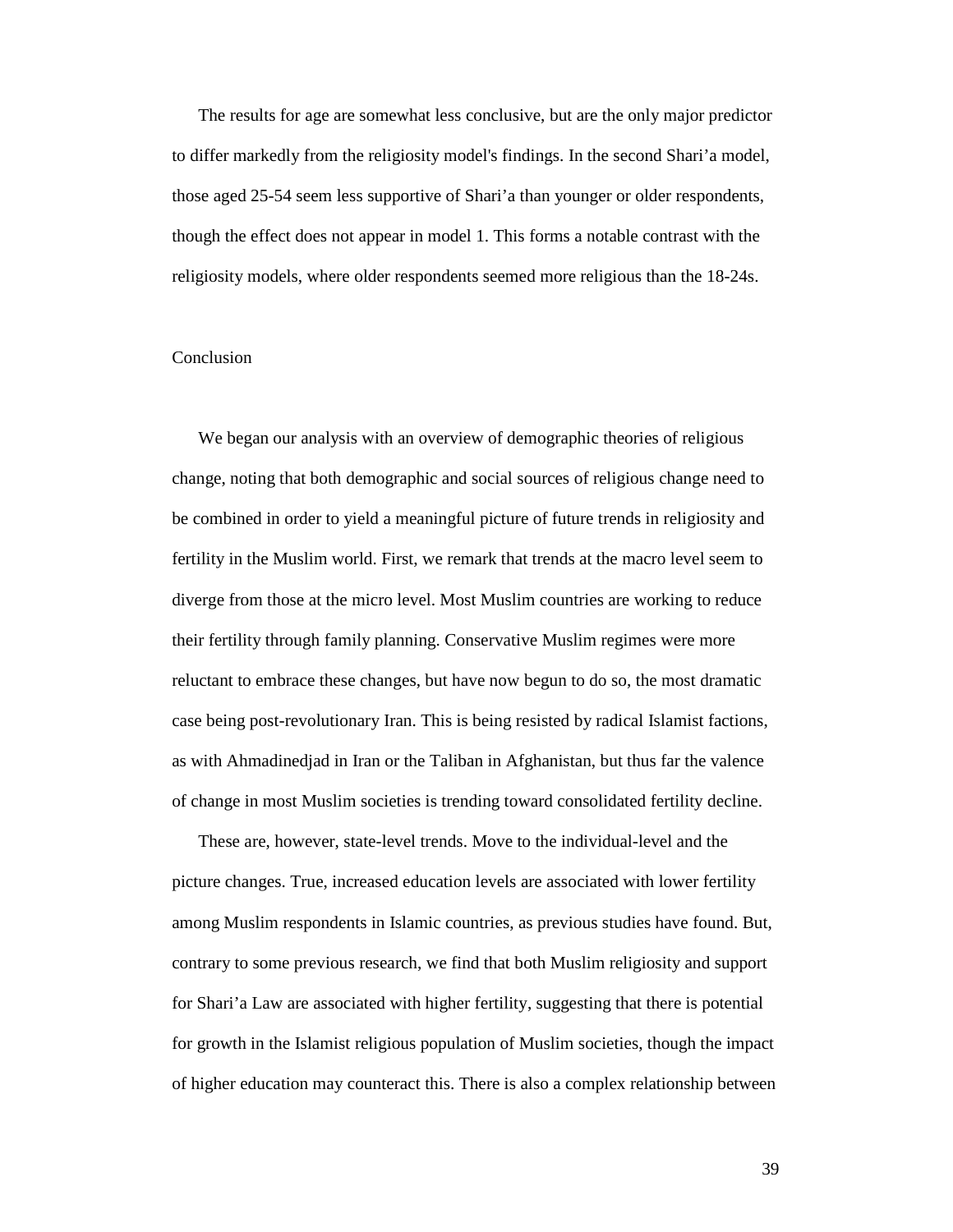individual and national-level variables. The religiosity and education levels of a country, for example, seem to carry a different association with fertility at country and individual levels. This may reflect the conceptual difference between *relative* religiosity and education (possibly measured by individual responses) and *absolute* religiosity and education, as measured by aggregates.

We have spoken of demography, but what about the secularisation side of the equation? Secularisation, if rapid enough, could offset the demographic advantage of the religious. Here the signals are, again, mixed. Increased education seems to be linked to reduced religiosity and anti-Shari'a sentiment in Muslim countries while urbanisation appears to have the reverse effect (at least for cities with populations below 500,000). Age behaves in unexpected ways, with those over age 25 more religious than those under 25, yet simultaneously less supportive of Shari'a than the under 25s.

No pattern of generational secularisation can be read off the age coefficients as is the case, by contrast, in Catholic Europe, where each birth cohort seems much less religious than the previous. Aggregate indicators of fertility and education behave more similarly to individual-level ones than in fertility models, but higher GDP per capita predicts greater rather than weaker support for Shari'a Law among Muslims in a given country. This may be an artefact of a cross-sectional model in which religious middle Eastern countries are wealthier and better educated than less religious and/or moderate Asian and sub-Saharan African Muslim societies. Overall, this research does not point to any trajectory of inevitable 'secularisation' (i.e. a decrease in Muslim religiosity or support for Shari'a) as the population becomes better educated, wealthier and more urban. The trends suggest stability, with certain forces of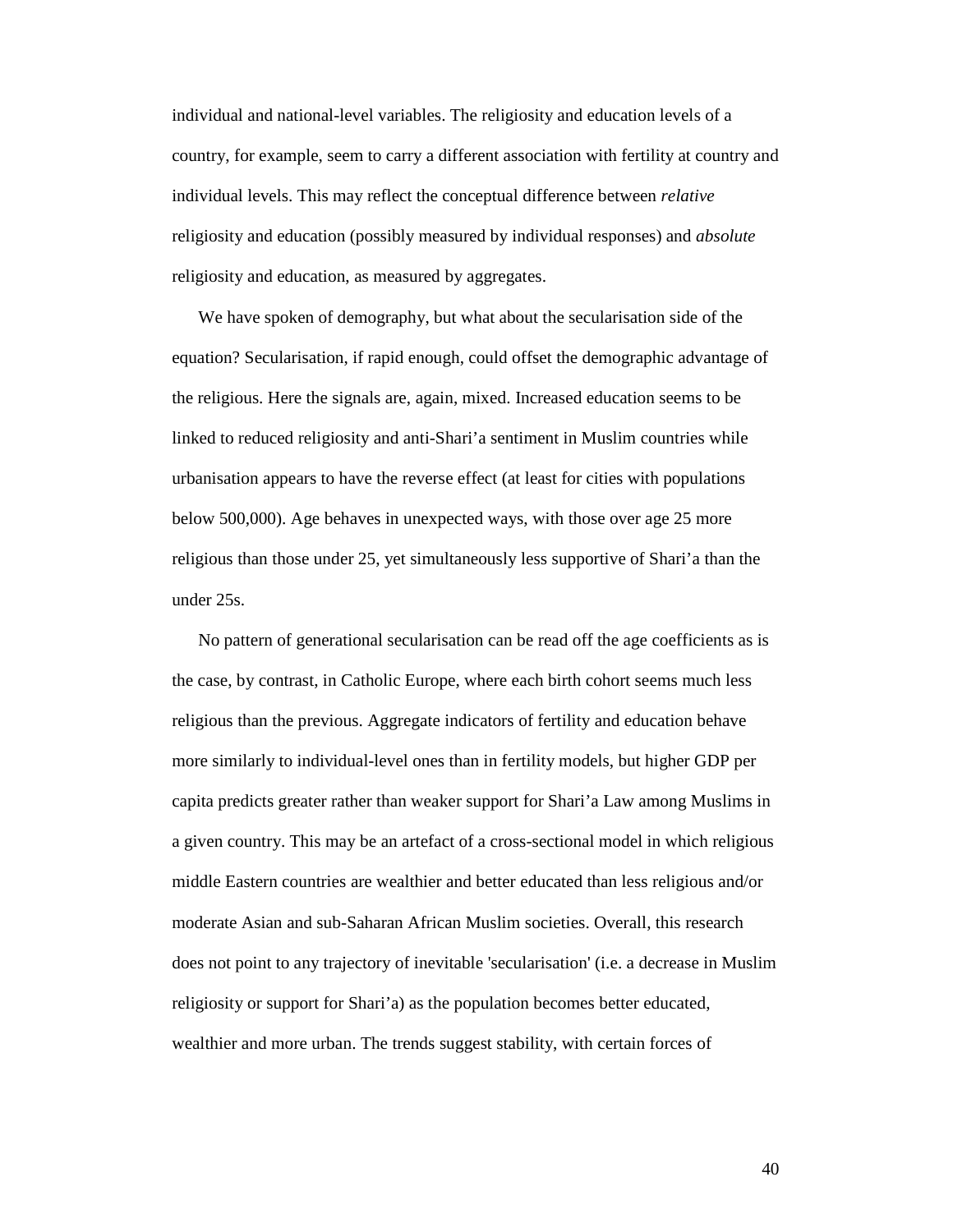modernisation (notably urbanisation) pulling in a religious direction while other forces, especially education, lean toward a more secular path.

It is evident that religious literalism will not receive the demographic boost in the Muslim world that it has in Israel. That said, it seems possible that fertility dynamics could power increased religiosity and Islamism in the Muslim world in the twentyfirst century in the same slow-moving way as transpired among evangelical Protestants in the twentieth century United States and as appears to be taking place among religious Europeans. This will be the subject of further research based on a wider array of data and cohort component population projections that are sensitive to parameters of fertility, migration, religious apostasy, sex and age-specific differences and mixed-faith marriage rates.

#### **References**

- Abbasi-Shavazi, Mohammad Jalal, Meimanat Hossein-Chavoshi, Peter McDonald, S. Philip Morgan. 2006. 'Family Change and Continuity in the Islamic Republic of Iran: Birth Control Use Before the First Pregnancy', working paper Adsera, A. (2004) Marital Fertility and Religion: Recent Changes in Spain,' IZA Discussion Paper 1399 (University of Chicago: Population Research Center). Ben David, Dan. 2007. 'The Moment of Truth', *Ha'aretz*, 8 February Berghammer, C., D. Philipov, et al. (2006). Religiosity and demographic events: a comparative study of European countries. paper delivered at European Population Conference (EPC), Liverpool, 2006. Berman, Eli and Ara Stepanyan. 2003. Fertility and Education in Radical Islamic Sects: Evidence from Asia and Africa, NBER working paper Blackwell, T. (2008). Death for birth control: Taliban targets Kandahar health-care workers. *National Post*. November 3. Caldwell, C. (2005). 'The East in the West'. New York Times Magazine. September 25 Cincotta, Richard. 'Prospects for Ahmadinejad's Call for More Rapid Population Growth in Iran', NIS working paper, forthcoming Cleland, J. and L. Lush (1997). "Population and policies in Bangladesh, Pakistan", *Forum for Applied Research and Public Policy* **12**: 46-50. Dancygier, R., and E. Saunders. 2006. A new electorate? Comparing preferences and partisanship between immigrants and natives. *American Journal of Political Science* (October):964-981. Demeny, P. and G. McNicoll (eds.) 2006. *The Political Economy of Global* 
	- *Population Change, 1950-2050* (New York: Population Council)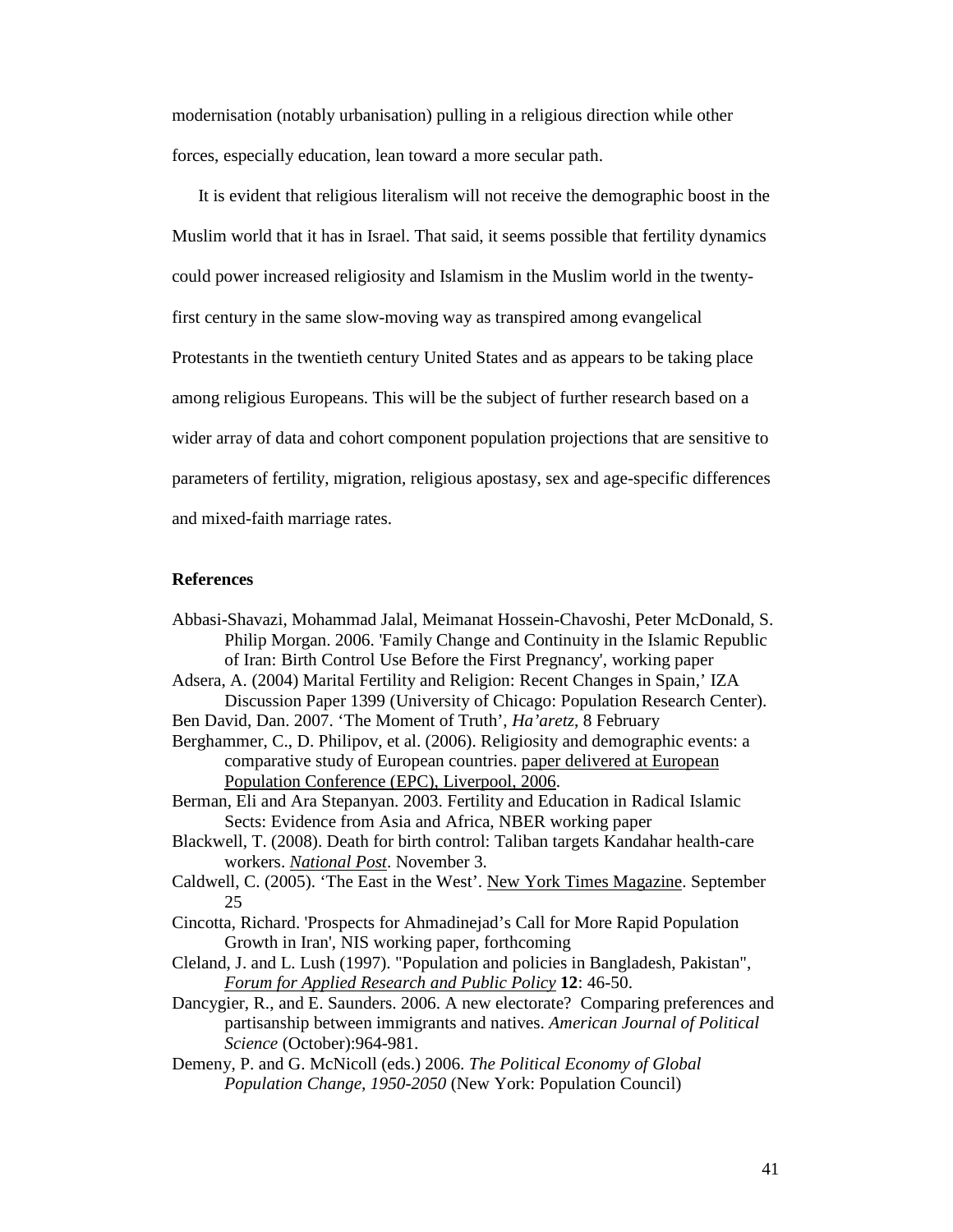- Durkheim, Emile. [1893] 1984. *The Division of Labour in Society* (Houndsmills & London: Macmillan)
- Fargues, P. 2000. Protracted National Conflict and Fertility Change: Palestinians and Israelis in the twentieth century. *Population and Development Review* 26 (3):441-482.
	- ———. 2001. Demographic Islamization: Non-Muslims in Muslim Countries. *SAIS Review* XXI (2).
- Frejka, T. and C. F. Westoff (2006). Religion, religiousness and fertility in the U.S. and in Europe, Rostock, MPDR Working Paper WP-2006-013.
- Gellner, E. (1981). Muslim Society. Cambridge, Cambridge University Press.
- Goldscheider, C. (1971). Population, Modernization and Social Structure. Boston, Little-Brown.
- Goldstone, Jack. 2007. 'Flash Points and Tipping Points: Security Implications of Global Population Changes, 2005-2025', paper presented at Woodrow Wilson Center, Washington, DC, 26 February
- Goujon, A., V. Skirbekk, K. Fliegenschnee and P. Strzelecki. 2006. 'New Times, Old Beliefs: Projecting the Future Size of Religions in Austria', VID Working Papers 01/2006 (Vienna: Vienna Institute of Demography) <http://www.oeaw.ac.at/vid/publications/p\_vid-workingpapers.shtml>

Hackett, C. (2008). Religion and Fertility in The United States: The Influence of Affiliation, Region, and Congregation, Austin, University of Texas. **PhD**.

- Halliday, F. 2000. *Nation and Religion in the Middle East*. Boulder, CO: Lynne Rienner.
- Halman, L., and V. Draulans. 2006. How secular is Europe? *The British Journal of Sociology* 57 (2):263-288.
- Hoodfar, H. and S. Assadpour (2000). "The politics of population policy in the Islamic Republic of Iran." Studies in Family Planning **31**(1): 19-34.
- Hout, M. 2003. Demographic methods for the sociology of religion. In *Handbook of the Sociology of Religion*, edited by M. Dillon. Cambridge: Cambridge University Press.
- Hout, M., A, Greeley, and M. Wilde. 2001. The Demographic Imperative in Religious Change in the United States. *American Journal of Sociology* 107 (2):468-500.
- Jenkins, Philip. 2007. *God's Continent* (New York & Oxford: Oxford University Press)
- Johnson, T. M. and D. B. Barrett (2004). "Quantifying alternate futures of religion and religions." Futures **36**: 947-960.
- Karim, M. (2005). Islamic Teachings on Reproductive Health. Islam, the State and Population. G. Jones and M. Karim. London, Hurst and Co.**:** 40-55.
- Kaufmann, E. 2007. 'The End of Secularisation in Europe?: A Demographic Perspective', *Journal for the Scientific Study of Religion*, under review
- Kepel, G. 2002. *Jihad: The Trail of Political Islam*. London: Tauris.
- King, L. (2002). "Demographic Trends, Pronatalism, and Nationalist Ideologies in the late Twentieth Century." Ethnic and Racial Studies **25**(3): 367-389
- Kraybill, D., and C. Bowman. 2001. *On the Backroad to Heaven: Old Order Hutterites, Mennonites, Amish, and Brethren*. Baltimore, MD: The Johns Hopkins University Press.
- Lesthaeghe, Ron & L. Neidert. 2005. 'The "Second Demographic Transition" in the US: Spatial Patterns and Correlates', ID working paper <http://www.vub.ac.be/SOCO/Lesthaeghe.htm>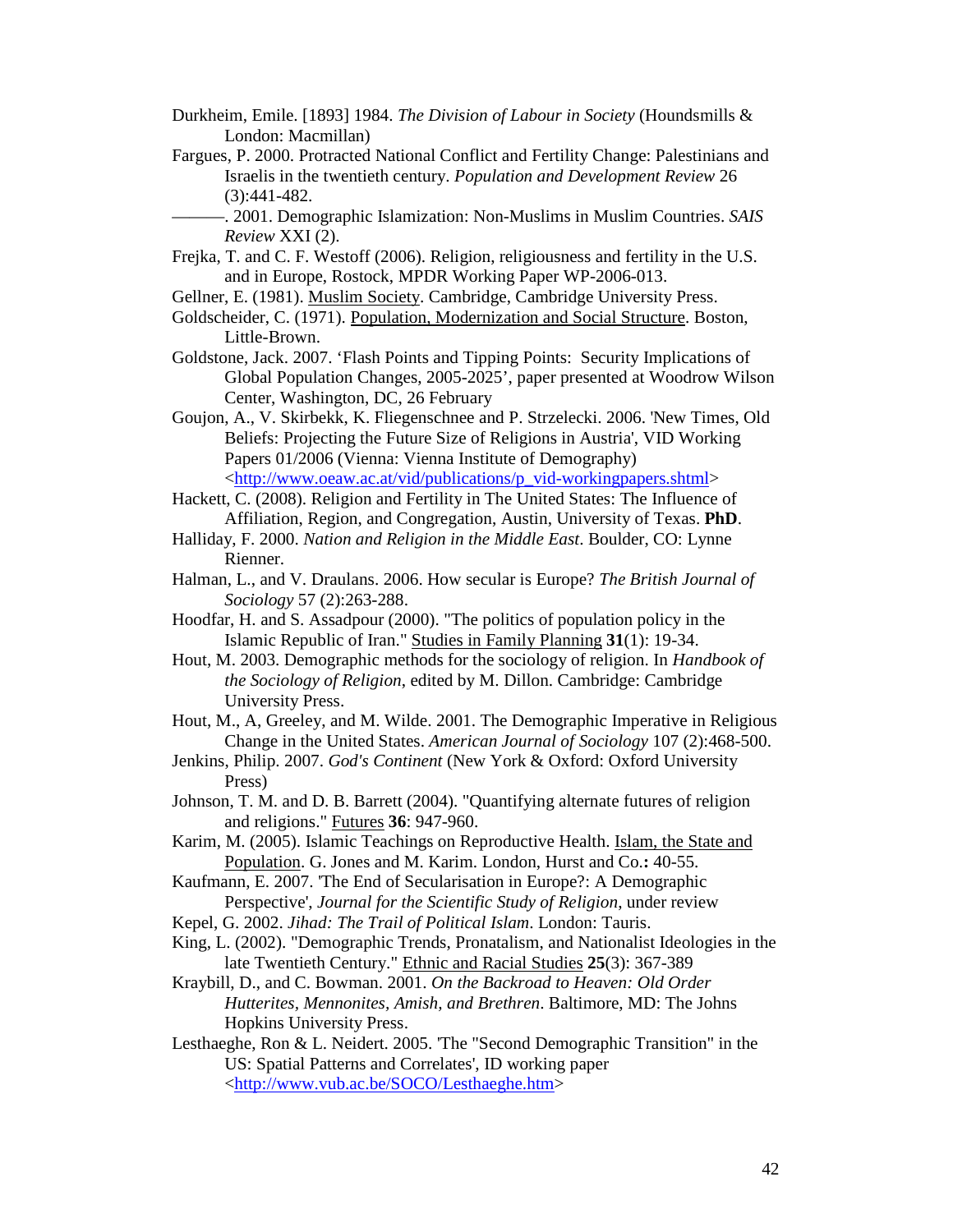- Moaddel, M., S. Karabenick, et al. (2005). Youth, Emotional Energy, and Political Violence: The Cases of Egypt and Saudi Arabia Survey, Association of Religion Data Archives (ARDA).
- Morgan, S. P., S. Stash, et al. (2002). "Muslim and non-Muslim differences in female autonomy and fertility: Evidence from four Asian countries." Population and Development Review **28**(3): 515-538.
- Moulasha, K. and G. R. Rao (1999). "Religion-specific differentials in fertility and family planning." Economic and Political Weekly **34**(42-43): 3047-3051
- Munson, Z. 2001. Islamic mobilization: Social movement theory and the Egyptian Muslim brotherhood. *Sociological Quarterly* 42 (4):487-510.
- NIC (2008). *Global Trends 2025: A Transformed World*. Washington, DC, National Intelligence Council.
- Norris, P., and R. Inglehart. 2004. *Sacred and Secular: Religion and Politics Worldwide*. Cambridge: Cambridge University Press.
- Pape, Robert. 2005. *Dying to Win: The Strategic Logic of Suicide Terrorism* (New York, N.Y.: Random House)
- RCPRHE (2005). Pakistan: Debating Islam and Family Planning. The Religious Consultation on Population, Reproductive Health & Ethics
- Regnier-Loilier, A. and F. Prioux (2008). Does religious practice influence fertility behaviour in France? European Population Conference (EPC). Barcelona.
- Roof, W. C., and W. McKinney. 1987. *American Mainline Religion, Its Changing Shape and Future*. New Brunswick: Rutgers University Press.
- Sherkat, D. E. 2001. Tracking the Restructuring of American Religion: Religious Affiliation and Patterns of Religious Mobility, 1973-1998. *Social Forces* 79 (4):1459-1493.
- Stark, R. 1996. *The Rise of Christianity: a Sociologist Reconsiders History*. Princeton: N.J.
- Surkyn, J. and R. Lesthaeghe (2004). "Value Orientations and the Second DemographicTransition (STD) in Northern, Western and Southern Europe: An Update." Demographic Research **Special Collection 3**: Article 3.
- Tait, R. (2006). 'Ahmadinejad Urges Iranian Baby Boom to Challenge West'. Guardian. October 23
- van de Kaa, D. (1987). "Europe's Second Demographic Transition." Population Bulletin **42**(1): 1-57.
- Voas, D. 2003. Intermarriage and the Demography of Secularisation. *British Journal of Sociology* 54 (1):83-108.
- Westoff, C. F. and T. Frejka (2007). "Religiousness and fertility among European Muslims." Population and Development Review **33**(4): 785-+.
- Yavuz, Sutay. 2006. 'Ethnic Differences in Fertility Transition in Turkey', paper presented to the ASEN conference on 'Political Demography: Ethnic, National and Religious Dimensions', London, 29 – 30 September 2006

Zubaida, S. 2003. *Law and Power in the Islamic World*. London: I.B. Tauris. ———. 2004. Islam and Nationalism: continuities and contradictions. *Nations & Nationalism* 10 (4):407-420.